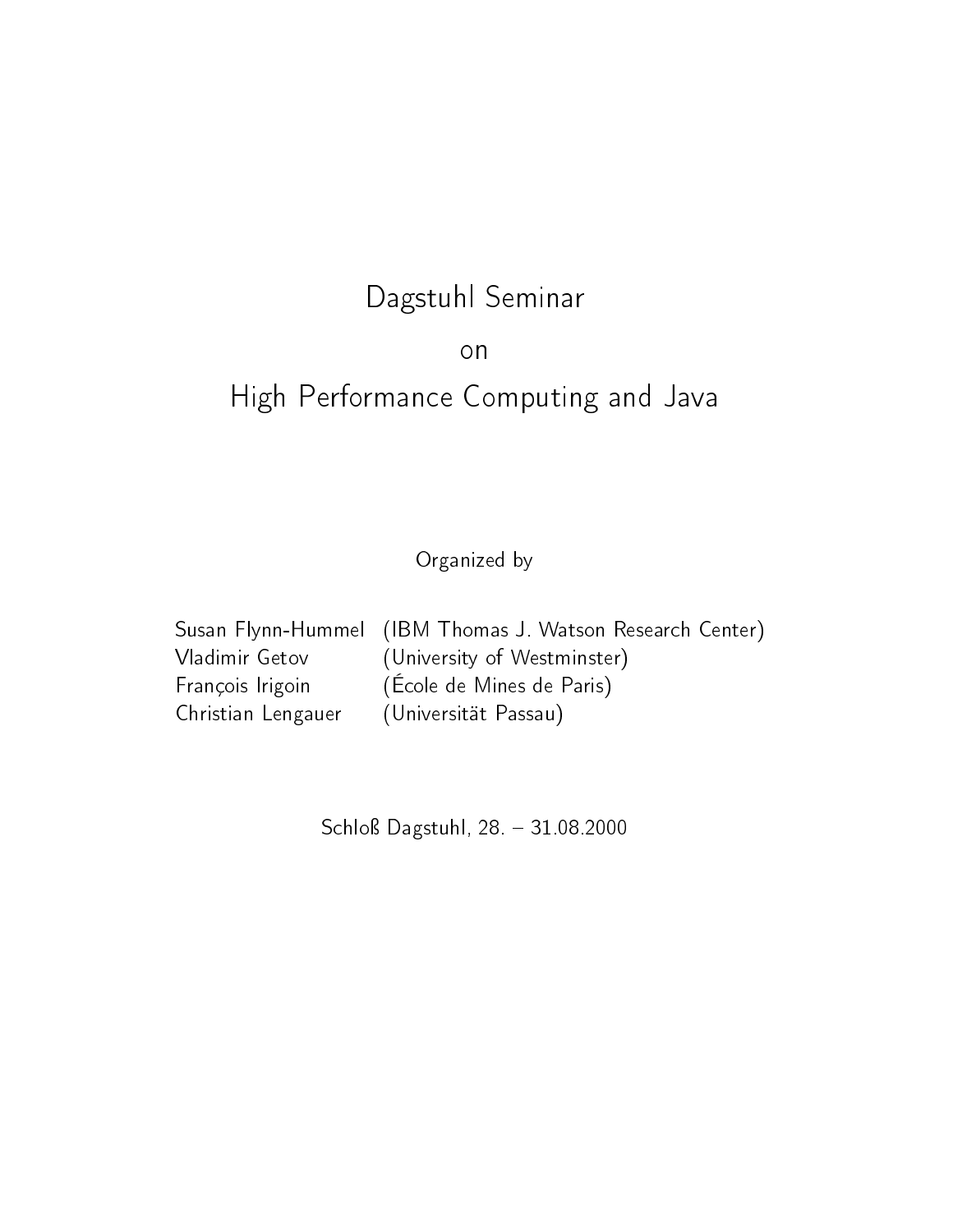## **Contents**

| Preface                                                                                                                                                                                                                                                               | 1  |
|-----------------------------------------------------------------------------------------------------------------------------------------------------------------------------------------------------------------------------------------------------------------------|----|
| Abstracts                                                                                                                                                                                                                                                             | 3  |
| Java Communications for Grande Applications                                                                                                                                                                                                                           | 3  |
| Invoke Interface Bytecode                                                                                                                                                                                                                                             |    |
| Bowen Alpern<br>.<br>The contract of the contract of the contract of the contract of the contract of the contract of the contract of<br>Distributed Execution of Java Bytecode Implementing Java Consis-<br>tency Using a Generic, Multithreaded DSM Runtime System   | 3  |
| Luc Bougé received and the service of the Bought of the service of the service of the service of the service of the service of the service of the service of the service of the service of the service of the service of the s<br>Cluster Computing with Java Threads | 4  |
|                                                                                                                                                                                                                                                                       | 5  |
| Java-Based Code Mobility<br>Omer F. Rana $\ldots \ldots \ldots \ldots \ldots \ldots \ldots \ldots \ldots$<br>Manta: Efficient Communication for Java                                                                                                                  | 5  |
|                                                                                                                                                                                                                                                                       | 6  |
| Java Numerics: Prospects and Technology                                                                                                                                                                                                                               | 7  |
| Performance Evaluation of Java for Numerical Computing                                                                                                                                                                                                                | 8  |
| High-Performance Java Codes for Computational Fluid Dynamics<br>and Sparse Matrix Computations                                                                                                                                                                        |    |
| Problem-Solving Environments for Scientific Computing                                                                                                                                                                                                                 | 8  |
| On Structuring Scientific Java Systems                                                                                                                                                                                                                                | 9  |
| Java Programming for Numerical High Performance Computing:<br>Language, Libraries, and Compiler Issues                                                                                                                                                                | 9  |
| .<br>The contract of the contract of the contract of the contract of the contract of the contract of the contract of<br>Jose E. Moreira                                                                                                                               | 11 |
| Software Components<br>Using Java within the Grid                                                                                                                                                                                                                     | 12 |
| Gregor von Laszewski<br>Actors and High-Performance Java                                                                                                                                                                                                              |    |
| Gul Agha $\ldots \ldots \ldots \ldots \ldots \ldots \ldots \ldots \ldots \ldots \ldots 13$                                                                                                                                                                            |    |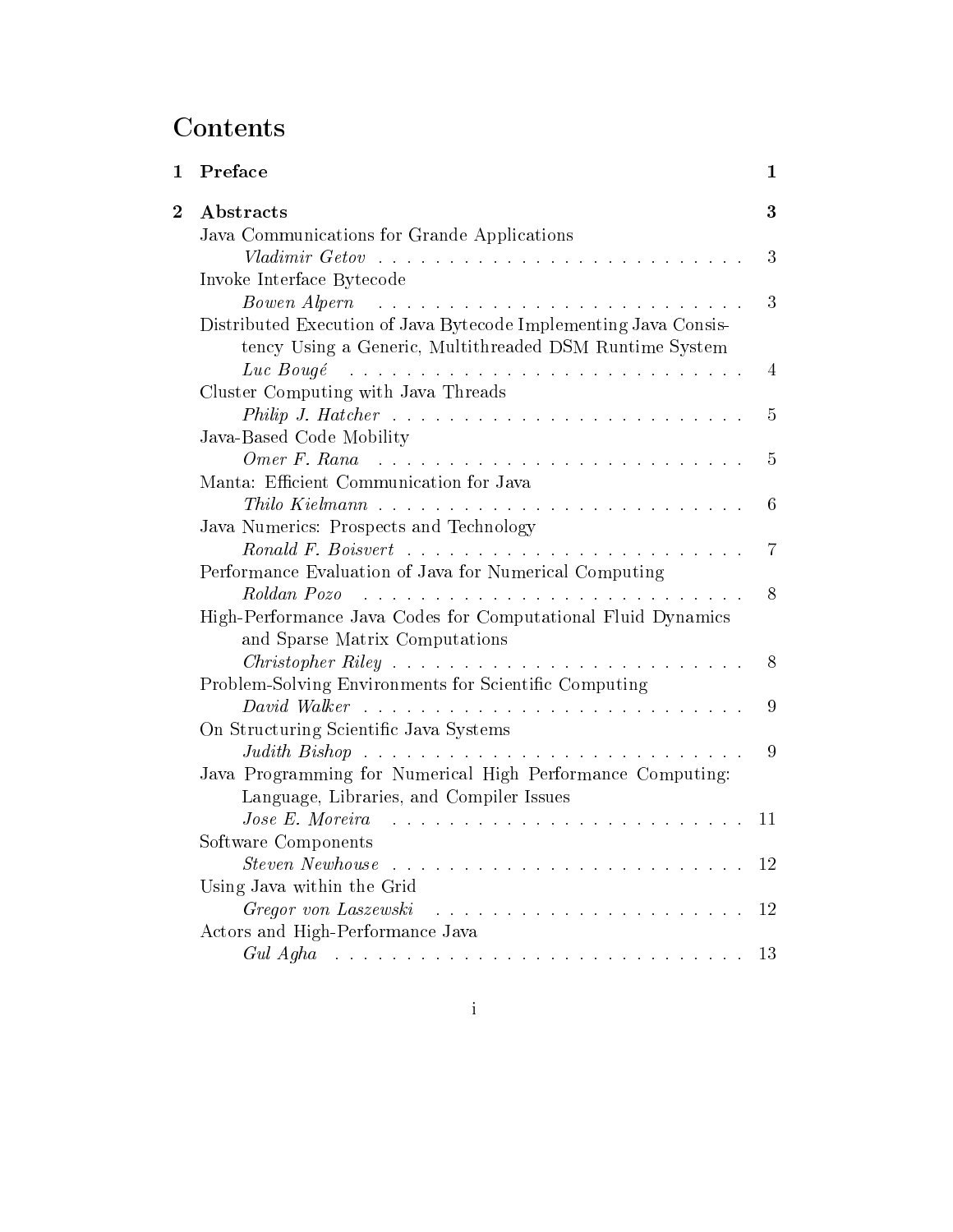|   | Synchronous Java Event Spaces                                                                                                       |     |
|---|-------------------------------------------------------------------------------------------------------------------------------------|-----|
|   | Alexander Knapp $\ldots \ldots \ldots \ldots \ldots \ldots \ldots \ldots \ldots \ldots 14$                                          |     |
|   | Reference Analysis in Java                                                                                                          |     |
|   | Paul A. Feautrier $\ldots \ldots \ldots \ldots \ldots \ldots \ldots \ldots \ldots 14$                                               |     |
|   | Shape Analysis                                                                                                                      |     |
|   |                                                                                                                                     |     |
|   | Making Java Unexceptionally Fast                                                                                                    |     |
|   |                                                                                                                                     |     |
|   | Object Inlining                                                                                                                     |     |
|   |                                                                                                                                     |     |
|   | Compilation Techniques for Explicitly Parallel Programs                                                                             |     |
|   |                                                                                                                                     | -17 |
|   | Java Compilation for Embedded Systems: Current and Next Gen-                                                                        |     |
|   | eration                                                                                                                             |     |
|   |                                                                                                                                     |     |
|   | The Spar/Java Programming Language                                                                                                  |     |
|   |                                                                                                                                     |     |
|   | Java-Based Parallel Computing on the Internet                                                                                       |     |
|   | Peter Cappello $\ldots \ldots \ldots \ldots \ldots \ldots \ldots \ldots \ldots \ldots 20$                                           |     |
|   | OpenMP and Java                                                                                                                     |     |
|   | Barbara M. Chapman $\ldots \ldots \ldots \ldots \ldots \ldots \ldots \ldots$                                                        | 20  |
|   | Tool Requirements for High-Performance Java                                                                                         |     |
|   |                                                                                                                                     |     |
|   | Portability of Parallel and Distributed Applications                                                                                |     |
|   | Ami Marowka<br>.<br>The contract of the contract of the contract of the contract of the contract of the contract of the contract of | 22  |
|   |                                                                                                                                     |     |
| 3 | <b>List of Participants</b>                                                                                                         | 24  |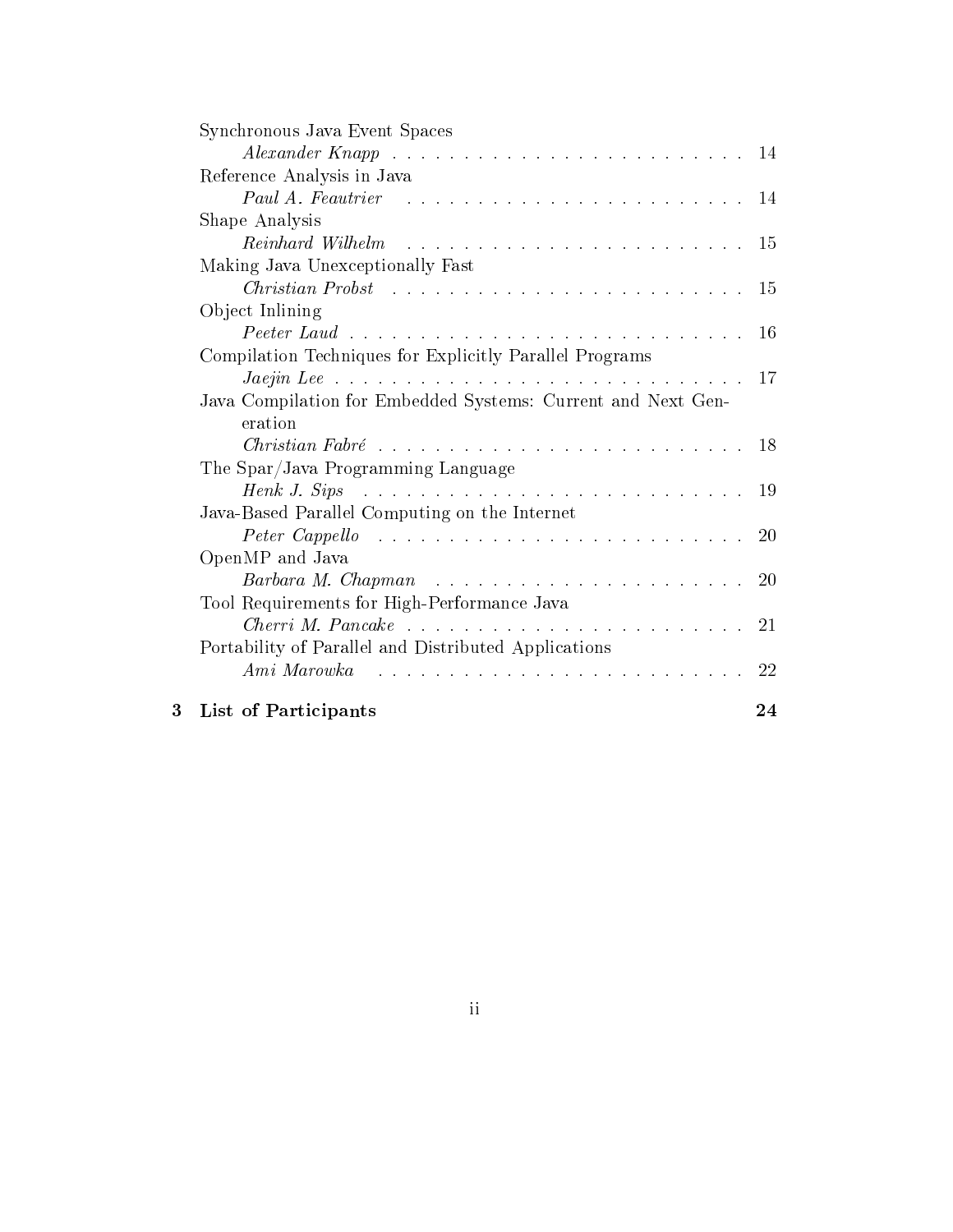#### **Preface**  $\mathbf{1}$

The object-oriented programming language Java is being viewed as the modern alternative for  $C++$  and has rapidly captured people's attention, largely because of its features for interactive and Internet programming. One advantage of Java over  $C_{++}$  is that it includes mechanisms for parallelism and coordination, which makes it a natural language for distributed computing. Java is still commonly perceived as execution-inefficient. It is not being realized widely enough that this inefficiency is a property of the language implementation, not of the language *per se*. Initial implementations interpreted relatively unoptimized bytecode via a relatively unsophisticated Java Virtual Machine (JVM). Recent developments in compilation technology -for instance, increased static analysis and just-in-time  $(JIT)$  compilation- and extensions of the JVM with instruction-level optimizations have done away with many of the initial sources of Java's execution inefficiency. In certain applications, Java is these days competitive with  $C$  or  $C++$ , but a lot safer to execute and easier to program.

In the face of these developments, interest in Java has grown also in the field of high performance computing. Obviously, high performance applications place extreme demands on execution efficiency.

The first question which is immediately being asked when Java is being proposed as a vehicle for high performance computing is: why?

The most frequent answer is: to get access to the incredible amount of resources that goes into program development in Java (this includes class libraries, compilation technology, programmer education, etc.). Without any other answer, one would mimic high performance programming in Fortran, C or  $C_{++}$  when programming in Java, and one would expect the Java compiler to produce essentially the target code which a Fortran, C or  $C_{++}$  compiler would produce. This approach is actually being pursued in some research and is legitimate as an immediate aid to a new generation of programmers, who make Java their preferred choice.

An answer that is much more ambitious to implement but that does Java more justice is: to develop a new technology in high performance computing that allows us to do things that cannot easily be done with Fortran, C or C++. For example, one distinct advantage of Java over Fortran, C, and  $C++$  is its support of secure, portable and dynamic target code. This makes it a promising vehicle for irregular applications, such as those with thread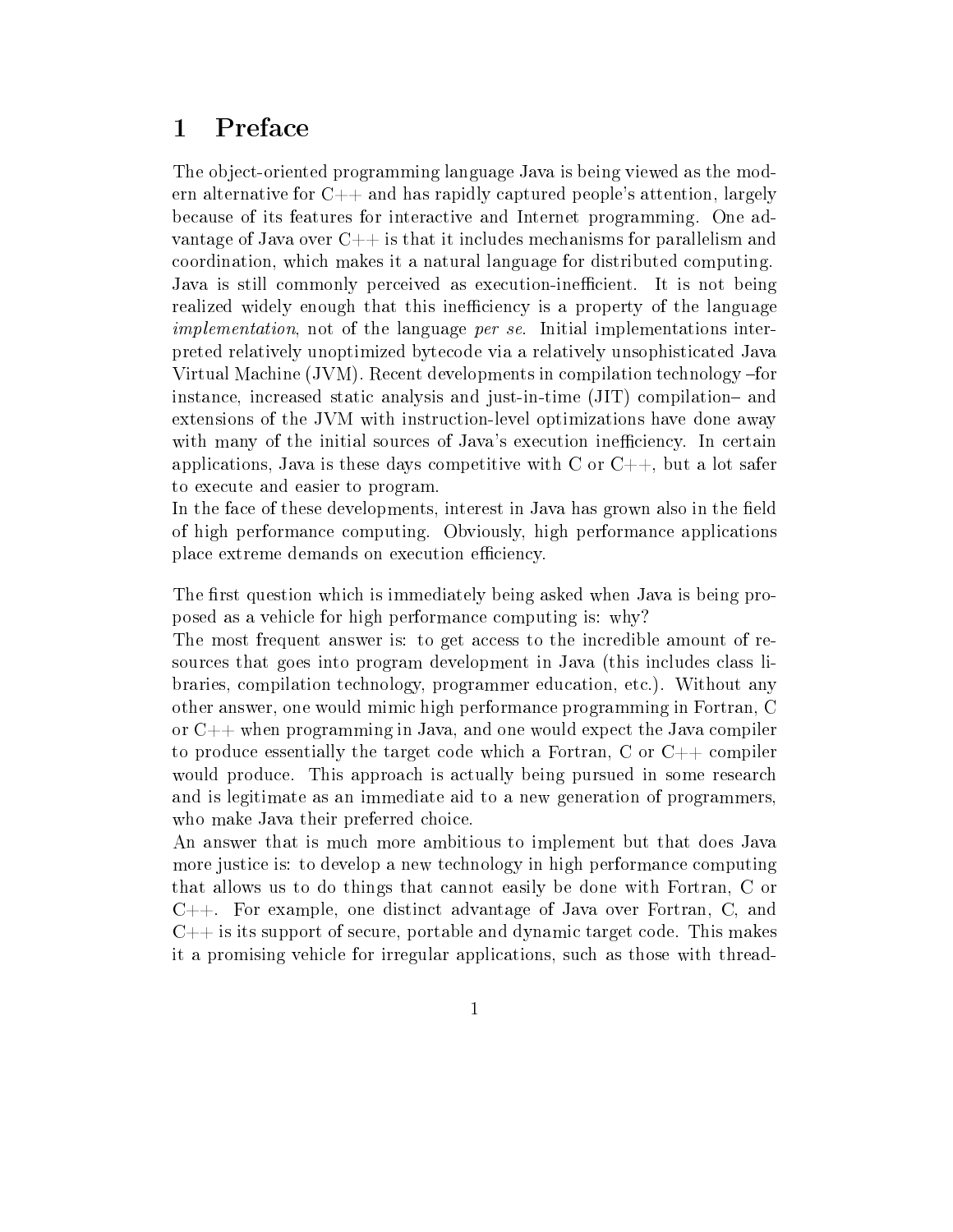based parallelism, or for run-time compilation and optimization  $-$  if Java can deliver the expected execution efficiency.

So, the next question is: can Java deliver? The immediate answer seems to be: in its present form to a limited extent. Many obstacles to high performance are due to current implementations of the language. However, some are part of its design and others are imposed by the unusually restrictive semantics of Java.

How can Java be made more suitable for high performance computing? Should high performance applications be adapted to the present limitations of the language, or should the language be extended (moderately) to become better suited? If the former, how can we tune Java implementations to exploit the performance potential of the language to the fullest? If the latter, what form should these extensions take? Is it permitted to add/modify language features or can/should one stick to class library extensions? These and similar questions were explored by 35 researchers at Schloß Dagstuhl. The abstracts in this report summarize the presentations. Three full papers of participants in the October 2001 issue of the Communications of the ACM provide an overview of the current state of the art in getting high performance from Java.

The outcome of the seminar has been: Java has a lot more potential for high-performance computing than is commonly believed. Yes, if implemented naïvely, there are problems with scientific programming  $-$  no, they are largely not inherent but can be overcome. Yes, exploiting the full potential of Java's parallelism requires efficient virtual machines and high-performance networking software  $-$  which is in the process of being developed.

We are grateful to the IBM Thomas J. Watson Research Center for financial support for the seminar.

Susan Flynn-Hummel, Vladimir Getov, François Irigoin, Christian Lengauer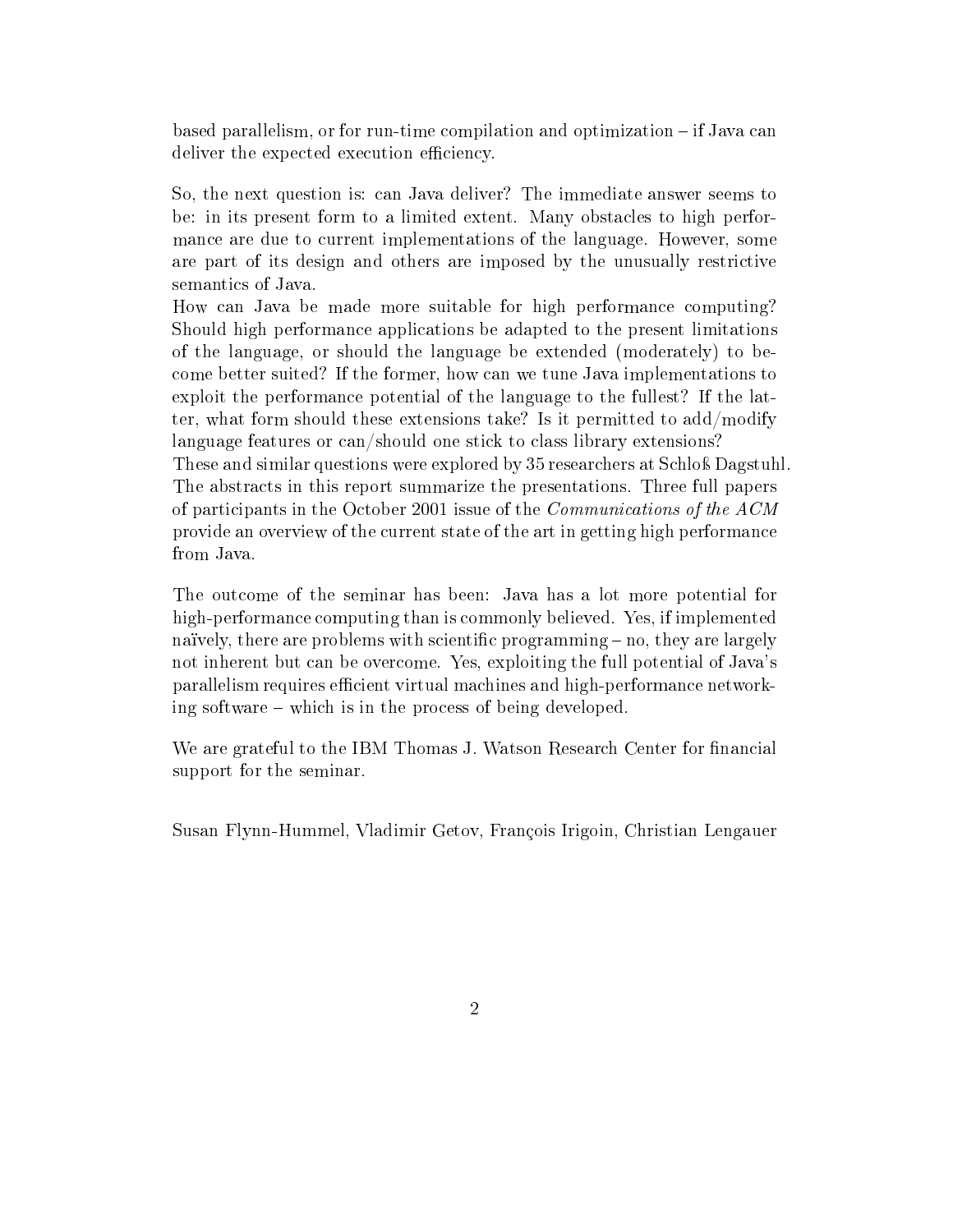#### $\overline{2}$ **Abstracts**

### Java Communications for Grande Applications

#### Vladimir Getov

University of Westminster, UK

Java is receiving increasing attention as the most popular platform for distributed computing. However, it is still subject to significant performance drawbacks and lack of support for parallel message-passing computing. In this talk, we present part of the results and proposed solutions to these problems. In particular, we report about the current status of the organized collaborations within the Java Grande Forum in the area of Message Passing for Java (MPJ). An outline of the current MPJ specification is given along with a discussion of several open issues and performance results on different platforms - Linux cluster, IBM  $SP-2$ , and Sun E4000. These "proofof-concept" Java and message-passing results are quite encouraging for future developments and efforts in this area. We also demonstrate that a much faster drop-in RMI and an efficient serialization can be designed and implemented in pure Java. Our benchmark results show that our better serialization and improved RMI save more than 50% of the runtime in comparison to the standard implementations available at the moment. Our results confirm that fast parallel and distributed computing in Java is indeed possible.

### Invoke Interface Bytecode

Bowen Alpern

IBM Thomas J. Watson Research Center, USA

Like Java itself, Java interfaces have a reputation for inefficiency. This talk reports on a small case study to see if Java features can be supported with low run time overhead. The results are mixed. An efficient technique for interface-method dispatch is presented. Unfortunately, since Java interfaces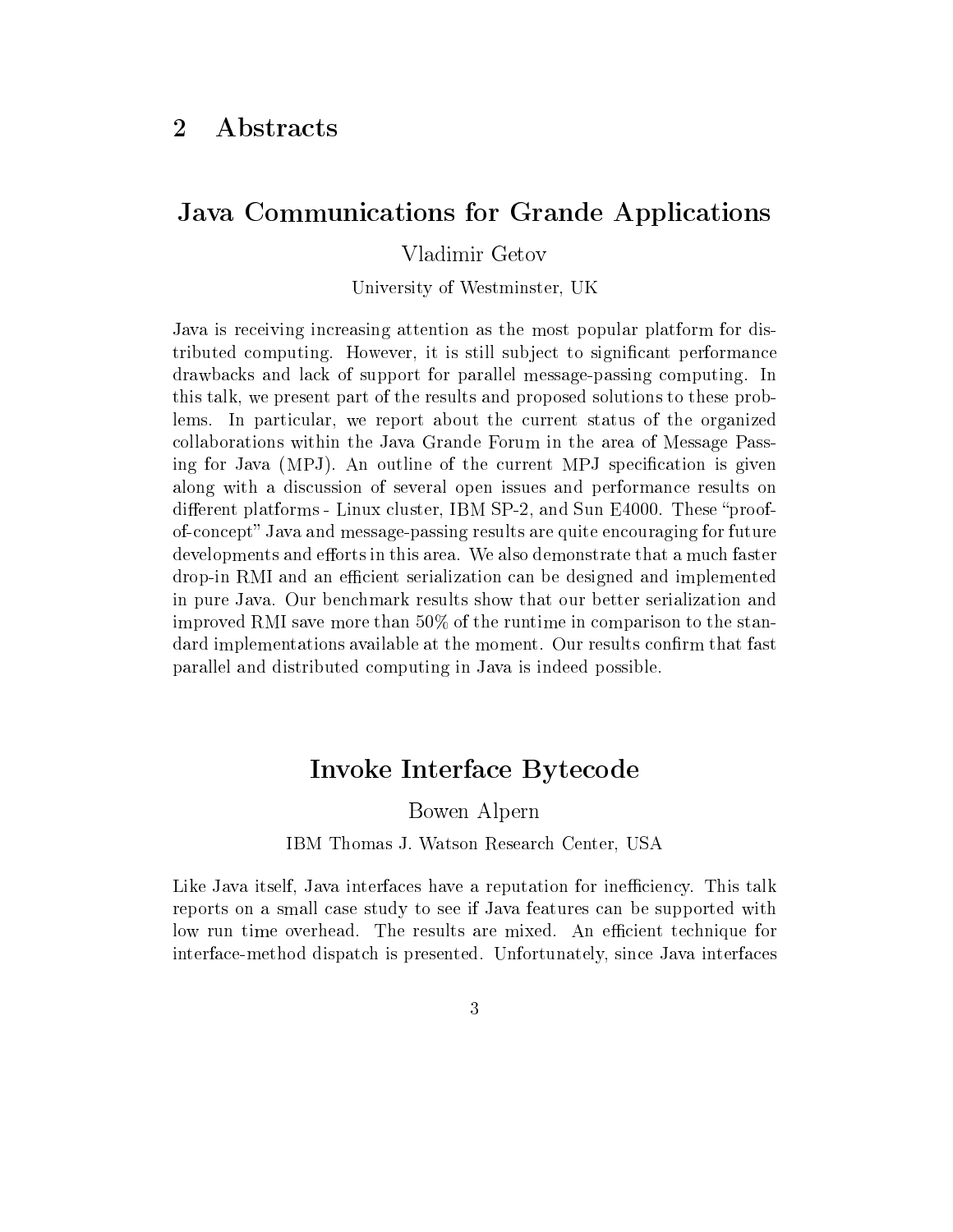are not loaded with the classes that purport to implement them, dynamic type checking is required before each interface-method call. Thus, while Java-style interfaces are not inherently inefficient, Java's scheme for loading them at the last possible moment may be.

### Distributed Execution of Java Bytecode Implementing Java Consistency Using a Generic, Multithreaded DSM Runtime System

#### Luc Bougé

#### ENS Lyon, France

#### (joint work with Gabriel Antoniu, Philip Hatcher, Mark McBeth, Keith McGuigan, Raymond Namyst)

This talk describes the implementation of Hyperion, an environment for executing pure Java programs on clusters of computers. To provide high performance, the environment compiles the original Java bytecode to native code and supports the concurrent execution of Java threads on multiple nodes of a cluster. The implementation uses the PM2 distributed, multithreaded runtime system. PM2 provides lightweight threads and efficient inter-node communication. It also includes a generic, distributed shared memory layer (DSM-PM2) which allows the efficient and flexible implementation of the Java memory consistency model. We provide preliminary performance figures for our implementation of Hyperion/PM2 on clusters of Linux machines connected by SCI and Myrinet.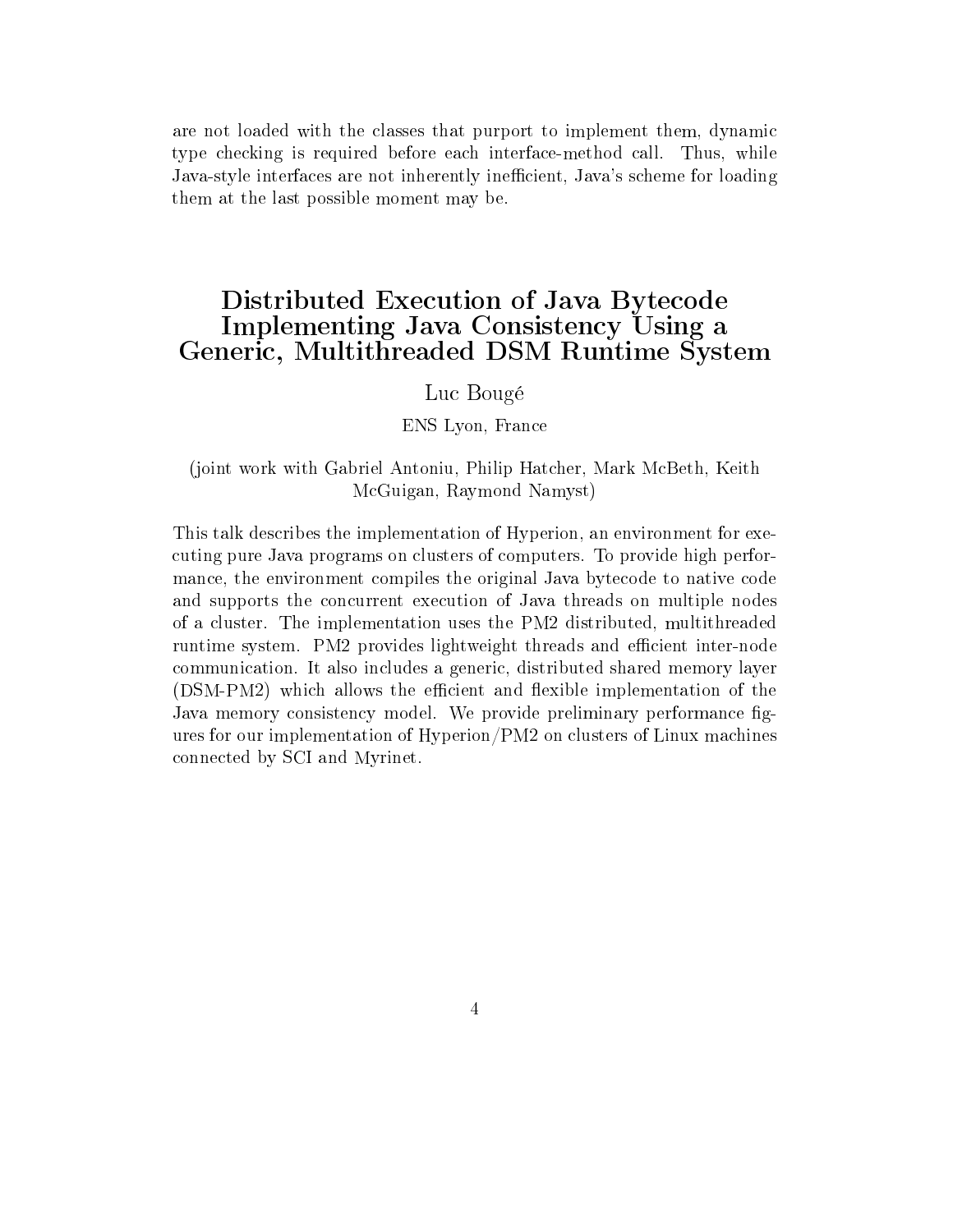### Cluster Computing with Java Threads

Philip J. Hatcher

University of New Hampshire at Durham, USA

Our work combines Java compilation to native code with a run-time library that executes Java threads in a distributed-memory environment. This allows a Java programmer to view a cluster of processors as executing a single Java virtual machine. The separate processors are simply resources for executing Java threads with true concurrency and the run-time system provides the illusion of a shared memory on top of the private memories of the processors. The environment we present is available on top of several UNIX systems and can use a large variety of network protocols thanks to the high portability of its run-time system. To evaluate our approach, we compare serial C, serial Java, and multithreaded Java implementations of a branch-and-bound solution to the minimal-cost map-coloring problem. All measurements have been carried out on two platforms using two different network protocols: SISCI/SCI and MPI-BIP/Myrinet.

### Java-Based Code Mobility

#### Omer F. Rana

#### University of Wales, UK

Two themes are investigated, the first explores the importance of mobile computing with reference to "high performance computing". Generally, the scientific computing community has been viewed as a synonym for high performance computing. However, we suggest that scientific computing should be considered as more than improvements in performance, and should also take into consideration ease of use, and large scale, high throughout applications. The emergence of mobile and nomadic computing requires interaction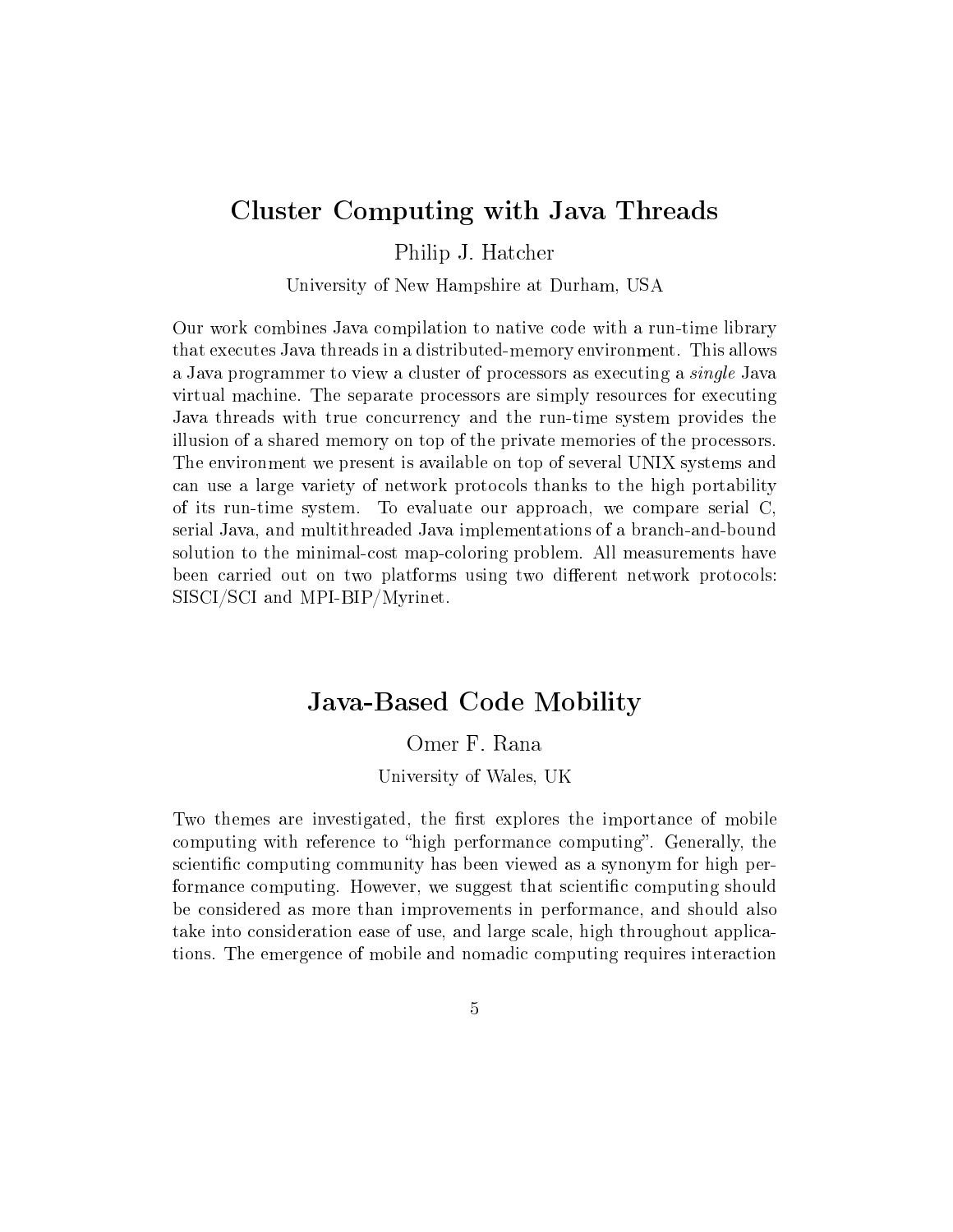between embedded and mobile devices connected over low bandwidth links, and with the capability to support millions of devices and users. In such systems, mobility can support (1) User Virtual Environments, whereby mobile users are given a uniform view of their prefered working environment, as they migrate from one domain to another, and (2) Mobile Virtual Terminals, where devices can move and connect to different points of attachment. and continue to access and receive the same services. Mobile computing necessites the provisioning of geographically transparent services, and requires novel ways to manage devices and resources to provide such services. The second theme suggests that Java provides the best implementation medium for achieving mobile software services, and various aspects of Java for achieving mobile services are explored. The Java class loading mechanism is first explored, followed by the Jini API for uploading dynamic code to implement software services. A systems architecture based on Java services and Jini is defined, and extended with the use of code distribution based on the mobileagent paradigm. We suggest that Java based implementation gives us a good abstraction for implementing mobile services.

### Manta: Efficient Communication for Java

#### Thilo Kielmann

#### Free University of Amsterdam, The Netherlands

Manta is a high-performance Java platform for parallel programming on distributed-memory systems. Manta is based on a static compiler, translating Java source code directly into executable programs. Here, the focus is on Manta's communication mechanisms that aim to achieve high efficiency while fitting into Java's object-oriented model.

In Java, objects communicate by invoking methods on each other. For distributed-memory platforms, Java provides the Remote Method Invocation mechanism (RMI) accordingly. Unfortunately, Java RMI has been designed for Internet-based client-server applications; slow execution is the well-known consequence. For Manta, we re-implemented the RMI mechanism from scratch. Manta RMI relies on compiler-generated serialization routines, on an efficient (compact) RMI protocol, and on fast user-level communication. On our platform (using 200MHz Pentium Pro's and Myrinet),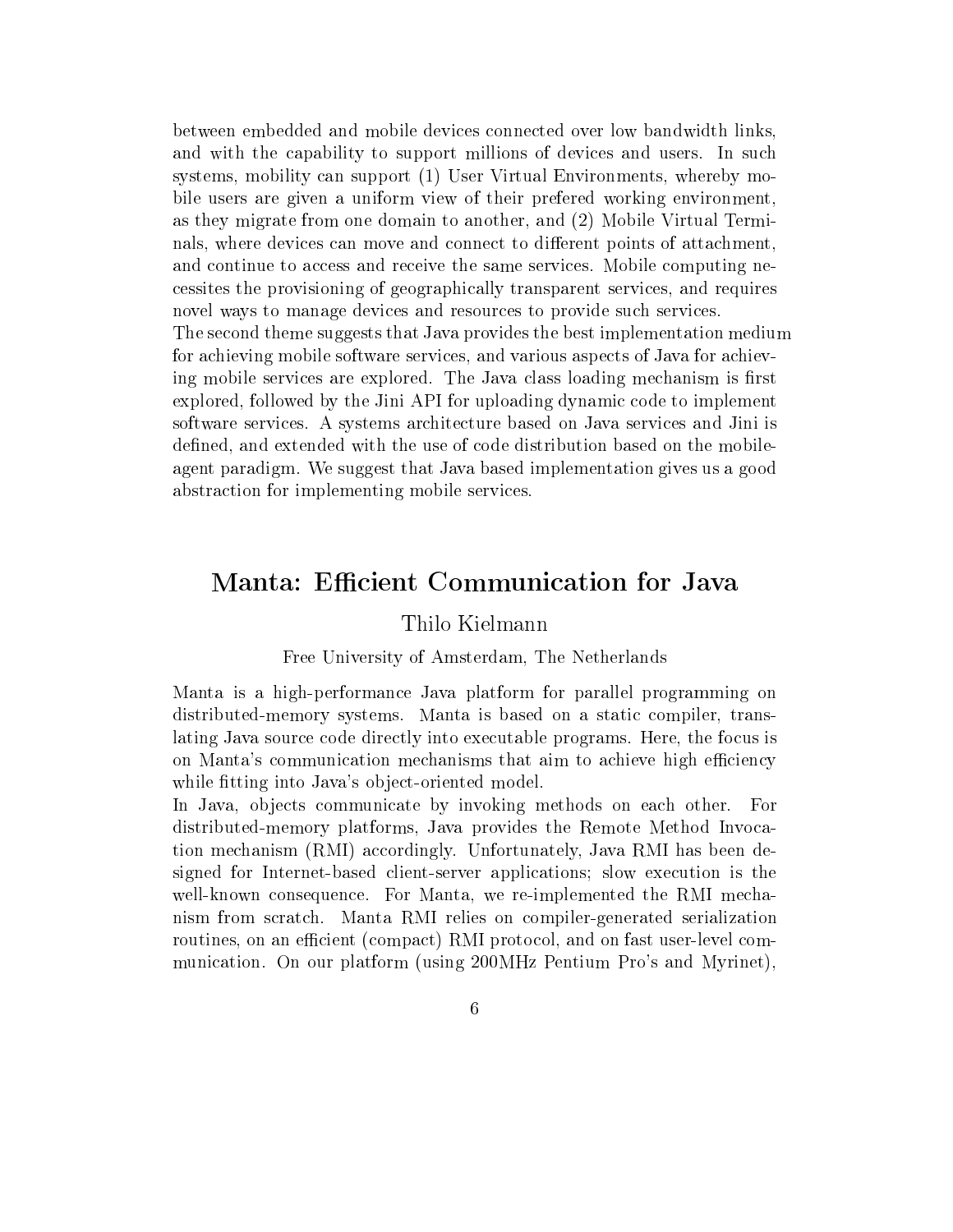a parameterless RMI completes in just 37 microseconds, only 3 microseconds slower than the underlying, C-based RPC call. Compared to the JDK implementation of RMI, Manta RMI is at least a factor of 10 faster. For interoperability with JVM's, Manta also implements the (slow) Sun protocol, including dynamic loading and compilation of byte codes.

For parallel applications, remote objects are shared between threads in different address spaces. Unfortunately, such shared objects constitute performance bottlenecks when accessed frequently within a parallel application. For shared objects with a high read/write ratio, replication can significantly improve performance. Manta implements Replicated Method Invocation (RepMI) for achieving this goal. RepMI resembles RMI as much as possible: replicated objects are identified by implementing special interfaces which are recognized by the Manta compiler. Write methods are simultaneously shipped to all replicas, much like a RMI is shipped to the single, remote object. For replica consistency, write operations are executed in a globally ordered sequence. On our platform, a read method (on the local object replica) completes in less than one microsecond, while writing 64 replicas takes just 120 microseconds.

RepMI provides efficient access to shared objects with a simple and objectoriented programming interface. For some uses of shared ob jects, however, its consistency model is too strict, thus degrading performance. Examples of such uses are collective operations among all parallel threads of an application, like reductions or all-to-all exchanges. The integration of such collectively used objects into Manta is subject to ongoing work.

### Java Numerics: Prospects and Technology

#### Ronald F. Boisvert

#### National Institute of Standards and Technology, U.S.A.

In this talk, I survey the activities of the Numerics Working Group of the Java Grande Forum. The Working Group is an open association of researchers from industry, academia, and government seeking to improve the Java language and its environment for numeric-intensive computing. From a basic set of requirements for numerical computing, the group has identified several critical areas where improvements in Java are necessary: floating-point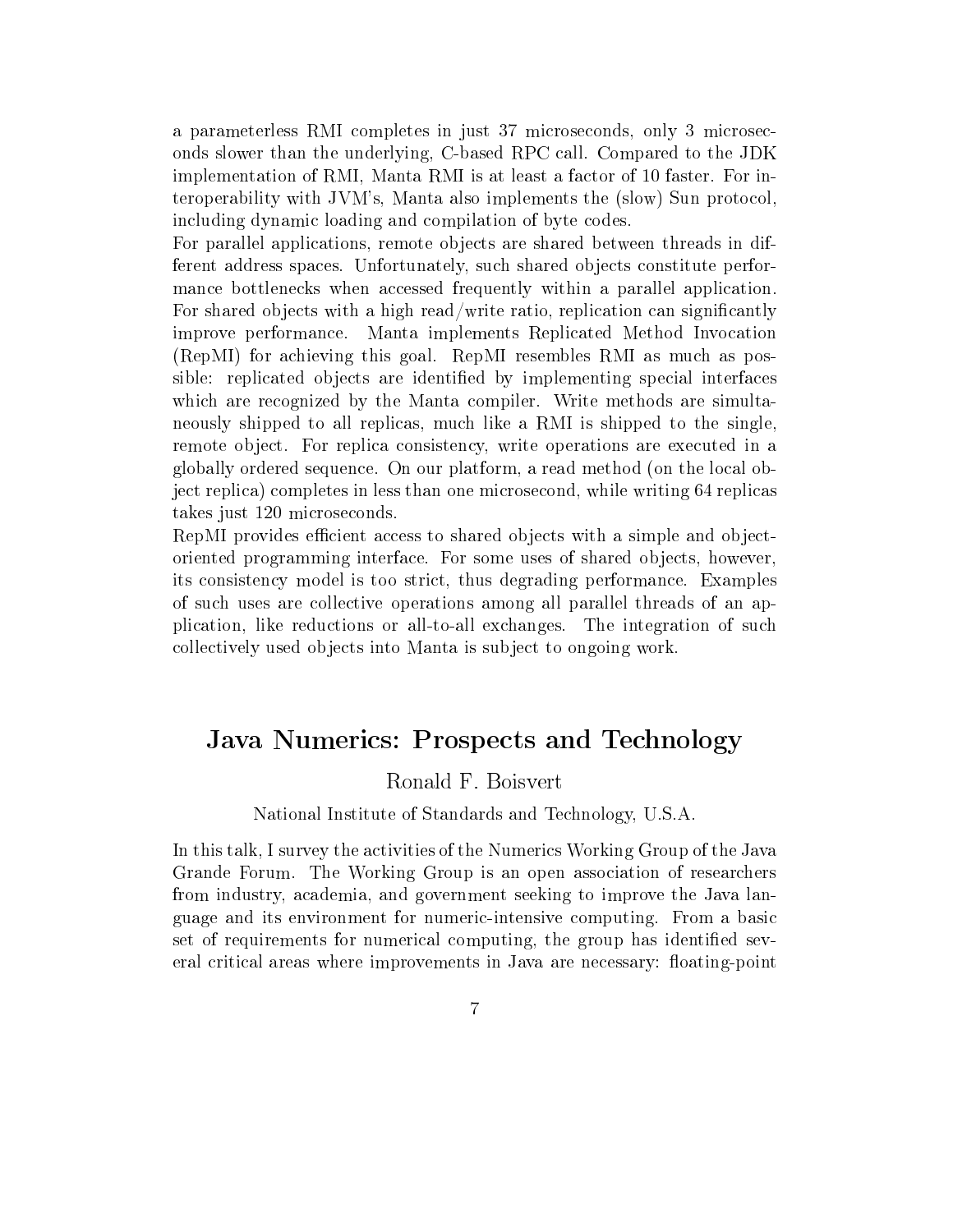performance, complex arithmetic, multidimensional arrays, elementary functions, access to IEEE arithmetic features, and a lack of standardized class libraries for core numerical tasks. I discuss the current progress and future plans in each of these areas.

### Performance Evaluation of Java for Numerical Computing

#### Roldan Pozo

National Institute of Standards and Technology, U.S.A.

Among the many features of Java as program development platform, one of the most commonly cited shortcomings is its performance, particularly for computational-intensive codes. In this presentation we will take a close look at how Java works and how it can be made to execute faster for scientific simulations and modeling. We will examine optimization strategies and bytecode transformations that generate 100% pure Java with 2-10x performance improvement, with speeds competitive with optimized  $C/C++$  and Fortran.

### High-Performance Java Codes for Computational Fluid Dynamics and Sparse Matrix Computations

#### Christopher Riley

#### University of North Carolina at Chapel Hill, U.S.A.

Are Java's object-oriented features compatible with high performance computing? To help answer this question, Java implementations of a Computational Fluid Dynamic (CFD) code and a sparse matrix package have been developed as part of the HARPOON project at UNC-CH. The CFD code is a finite-volume, structured grid solver used to model high-speed, hightemperature flows. Originally written in Fortran, the current Java version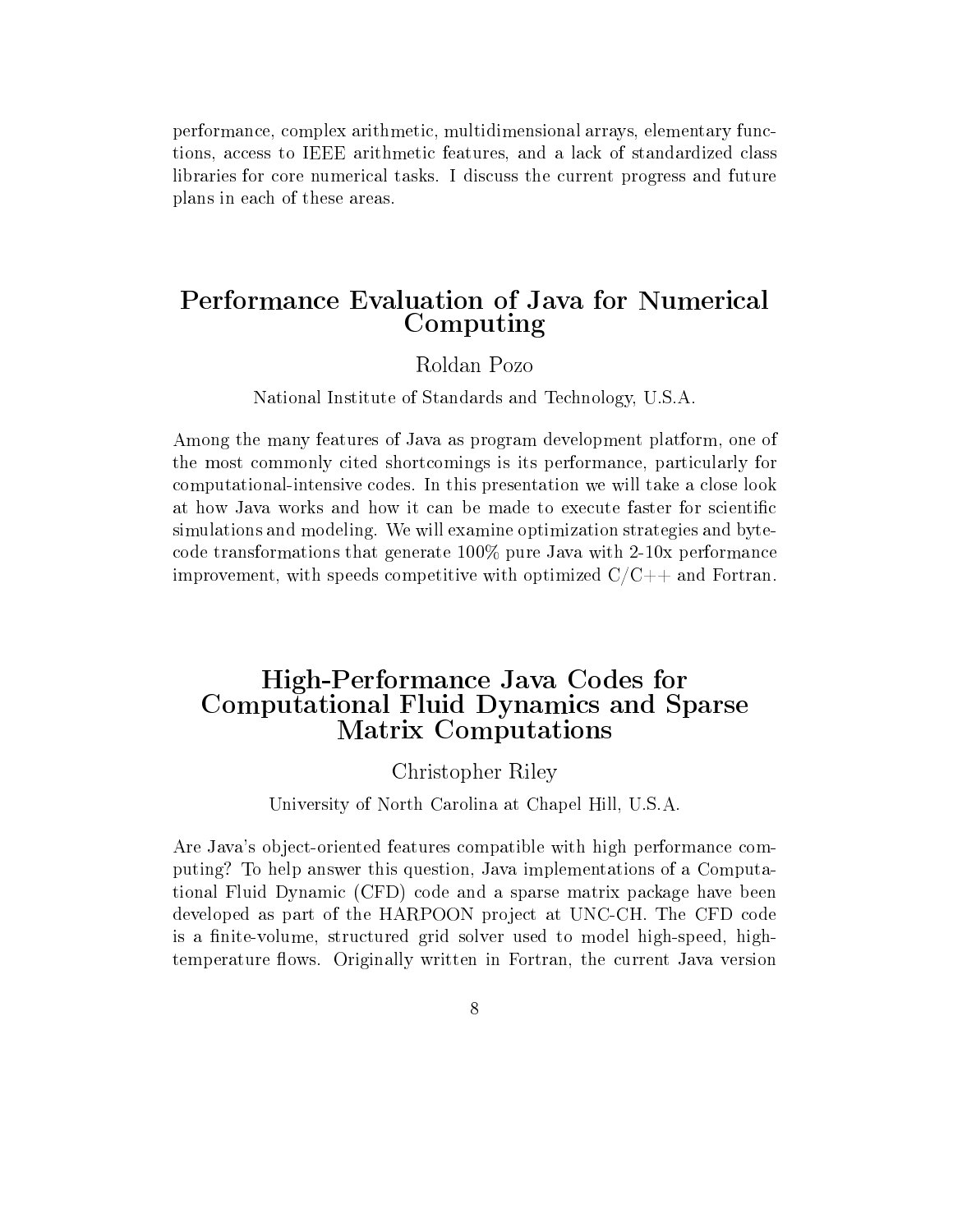employs an ob ject-oriented design that uses abstract classes to model the various chemistry options, boundary conditions, and grid-related concepts. The Java version of the sparse matrix package is based on the C implementation of the sparse matrix routines in MATLAB.

Test cases to benchmark performance were run on three platforms (Sun, Intel, SGI) using different versions of the JVM (Java 1.1.7, Java 1.2, Java 1.3). The measured execution times of the Java sparse matrix routines are less than 2 times slower than the MATLAB version. The Java CFD coderuns between 2 and 10 times slower than the original Fortran version depending on the platform. The best relative performance was measured on an Intel Pentium II. Because these Java codes are derived from realistic applications, they can make excellent benchmarks.

### Problem-Solving Environments for Scientific Computing

#### David Walker

Oak Ridge National Laboratory, U.S.A.

(presented by Omer F. Rana)

Problem Solving Environments (PSEs) provide an automated compiling, composition and execution environment for scientific application. PCEs are, by definition, problem specific. Each PSE contains software components for a specific application, maintained in a repository. Each component contains XML interface, which contains a definition of the  $I/O$ ) parts, execution constraints and links to executable codes, etc. A scientist can construct apps by connecting components (which can wrap sequential or parallel codes) into a data flow graph. This is then passed to a resource management program execution.

Although a PSE is problem specific the infrastructure for a PSE is not. We describe PSE infrastructure, and discuss common theme & lessons learned.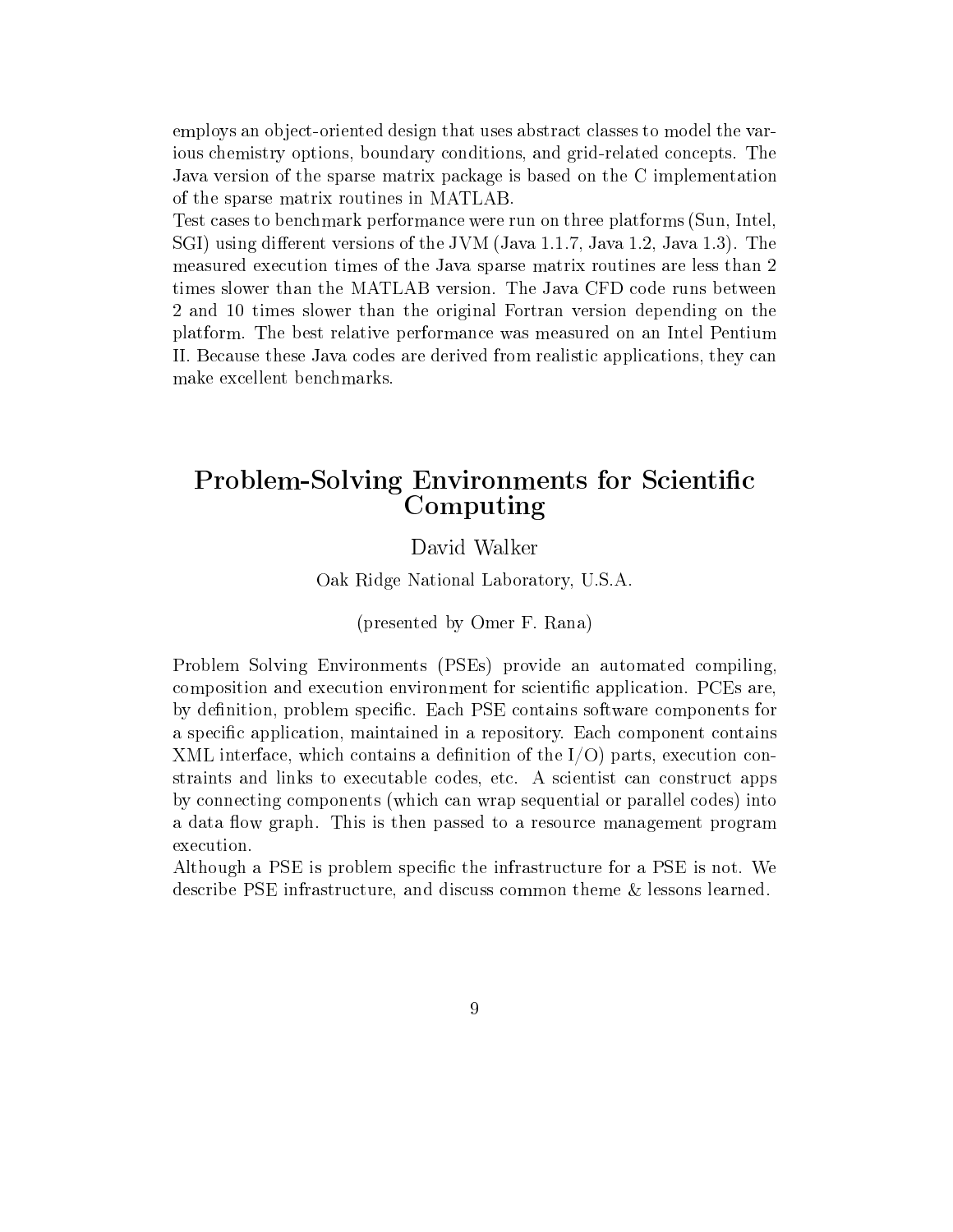### On Structuring Scientific Java Systems

#### Judith Bishop

University of Pretoria, South Africa

While high performance of computers is essential, high performance of people is often forgotten in the scientific milieu. Good programming practices such as separation of concerns, re-use, maintainability and correct concurrrent execution need attention alongside performance. Often projects that switch from Fortran or C to Java do not take the step of ratcheting up on the new programming paradigm Java offers. The same is true for many courses taught to engineering and science students. This talk addresses the dual issues of how Java can best supply everything that the older languages do, and then what it can meaningfully give in added value, especially in the parallel and scientific area. Experience with developing solutions in Java to some fifty typical numerical problems has led to a coherent object-oriented approach and a couple of essential support classes for teaching and production work. The novel Java features that can best be employed on scientific programming are ob jects, packages (libraries), abstract classes, interfaces, serialization, threads and socket connections (for messaging). A typical solution to a numerical proble is structured as a class with two objects. The first instantiates a Worker class which inherits from an abstract library class supplying a solver method and which provides the concrete equations to work on. The second ob ject instantiates a Datahandler class into which all input-output is relegated. A Display class and a Graph class augment the novice user's experience of input-output in Java. If more equations are to be solved, the

For trainee programmers, early experience with concurrency, distribution and parallelism is essential. An approach which concentrates on threads that are fired up on different computers and communicate via input-output statements on socket connections is both simple and safe. At a later stage, the programmers can move on to RMI, Corba or MPJ. Our figures show that both RMI and CORBA have reasonable performance for distributed programs, both in Java and with interfaces to other languages.

library class is re-inherited with the new information.

Further information on the approach and all the examples can be found on http://www.cs.up.ac.za/javagently under the Java for Engineers and Scientists" site, and papers related to the approach and to the figures for RMI and  $CORBA$  are on http://www.cs.up.ac.za/"jbishop under publications.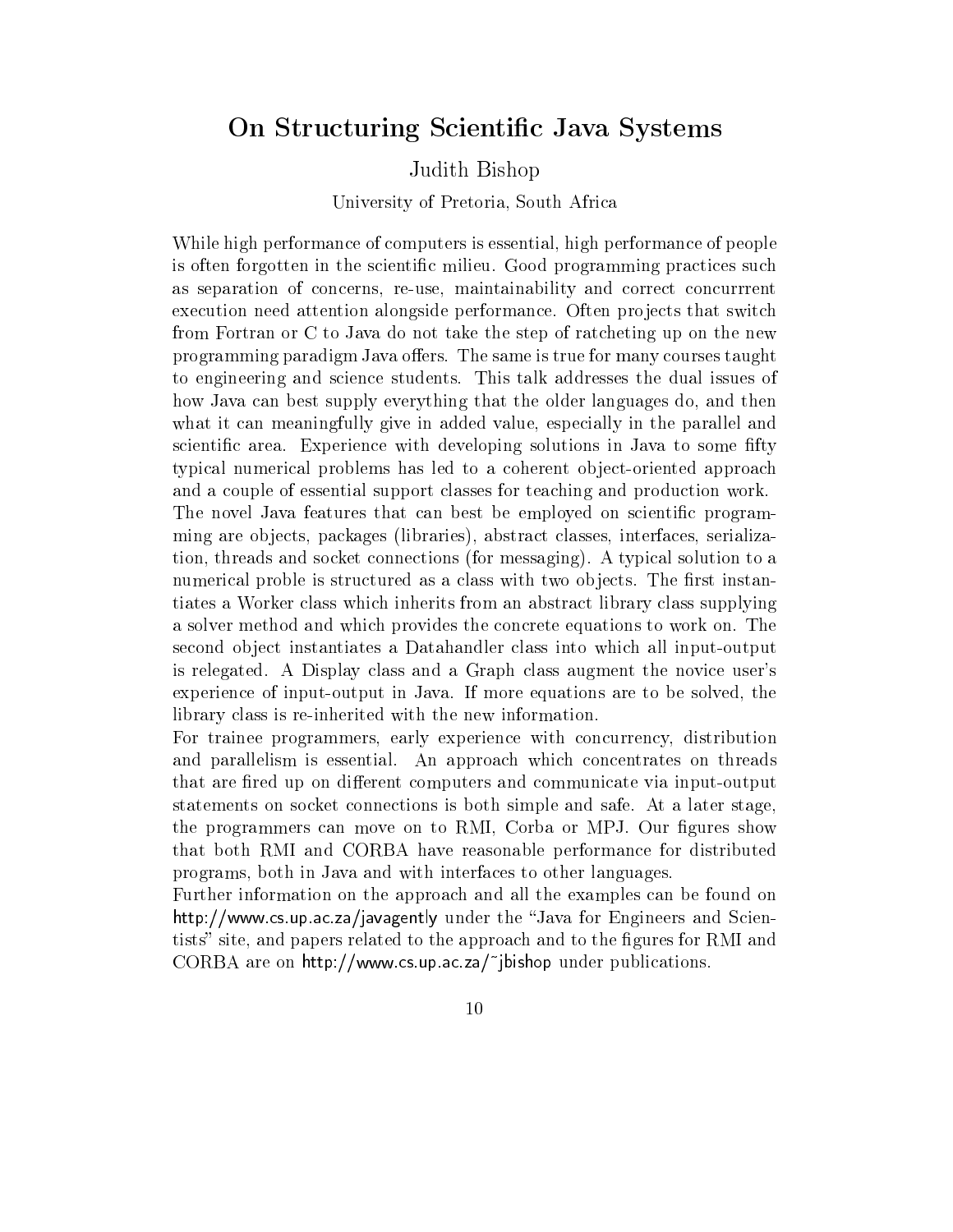### Java Programming for Numerical High Performance Computing: Language, Libraries, and Compiler Issues

#### Jose E. Moreira

IBM Thomas J. Watson Research Center, U.S.A.

The performance of Java programs has improved significantly since the introduction of the language a few years ago. However, some characteristics of the language still make optimization a difficult chore for Java compilers and virtual machines. In particular, the structure of multidimensional arrays, which in Java are organized as arrays of arrays, make the optimization of run-time tests and alias disambiguation a very hard problem. Our approach to improving Java performance starts with the introduction of true multidimensional arrays, through a fully Java-compliant class library (package). Using the properties of these multidimensional arrays, our prototype compiler builds safe and alias-free regions of code that are guaranteed to be free of exceptions and aliasing between arrays. Extensive loop transformations and automatic loop parallelization can be applied to these regions. Our results show that, for many benchmarks, Java can be very competitive in performance, delivering between 80-100% of the performance of the best Fortran compilers. For some cases, we also observe close to linear speedup on a modest sized (4-processor) SMP.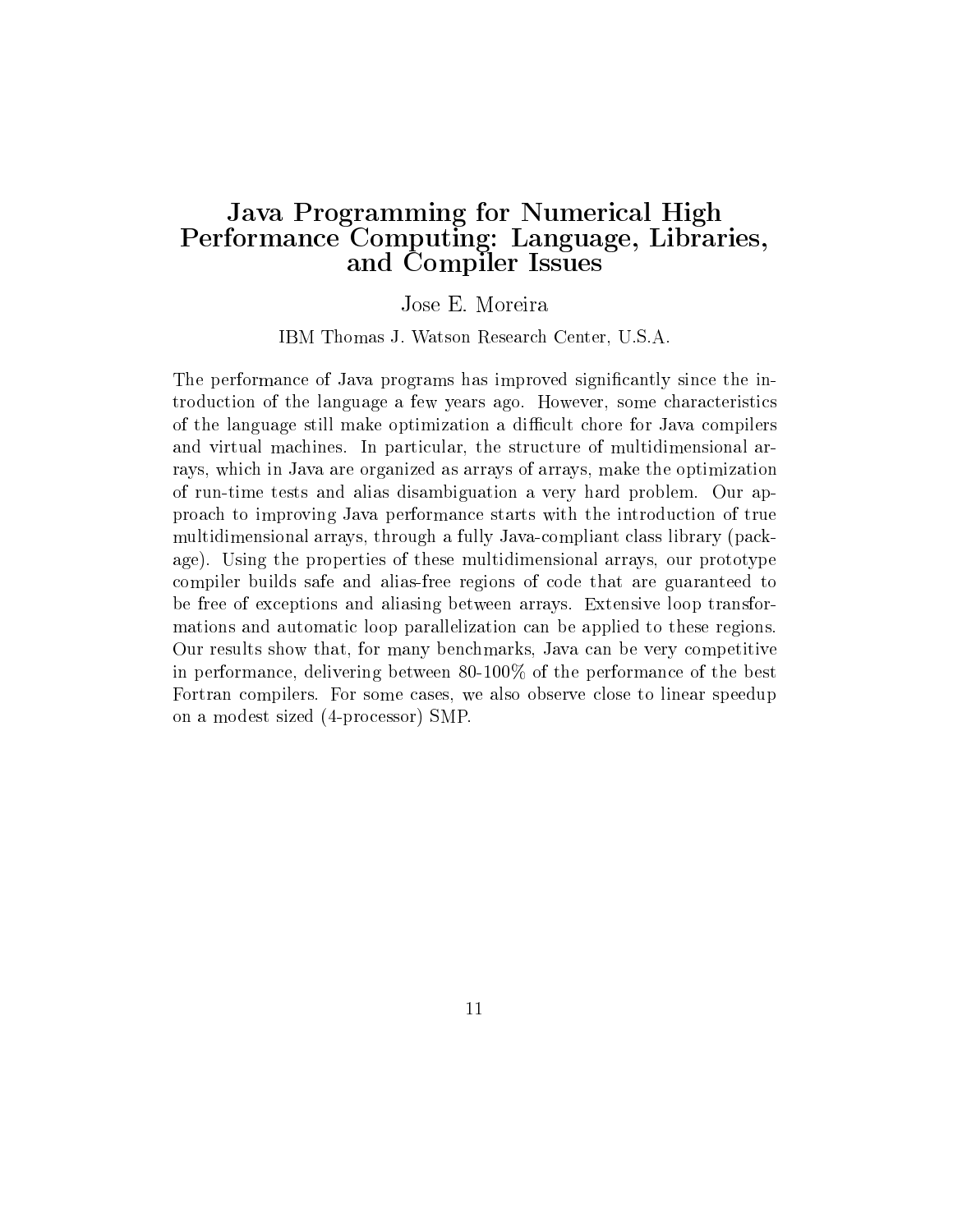### Software Components

Steven Newhouse

Imperial College of Science, Technology & Medicine, UK

(joint work with Anthony Mayer and John Darlington)

We introduce a component software architecture designed for demanding grid computing environments. That allows the optimal performance of the component based applications to be achieved. Performance over the assembled component application is maintained through inter-component static and dynamic optimisation techniques. Having defined an application through both its component task and data flow graphs we are able to use the associated performance models to support application level scheduling. By building grid aware applications through reusable interchangeable software components with integrated performance models, we enable the automatic and optimal partitioning of an application across distributed computational resources.

### Using Java within the Grid

Gregor von Laszewski Argonne National Laboratory, U.S.A.

Emerging national-scale "Computational Grid" infrastructures are deploying advanced services beyond those taken for granted in today's Internet: for example, authentication, remote access to computers, resource management, and directory services. The availability of these services represents both an opportunity and a challenge for the application developer: an opportunity because they enable access to remote resources in new ways, a challenge because these services may not be compatible with the commodity distributedcomputing technologies used for application development. The Commodity Grid project is working to overcome this difficulty by creating what we call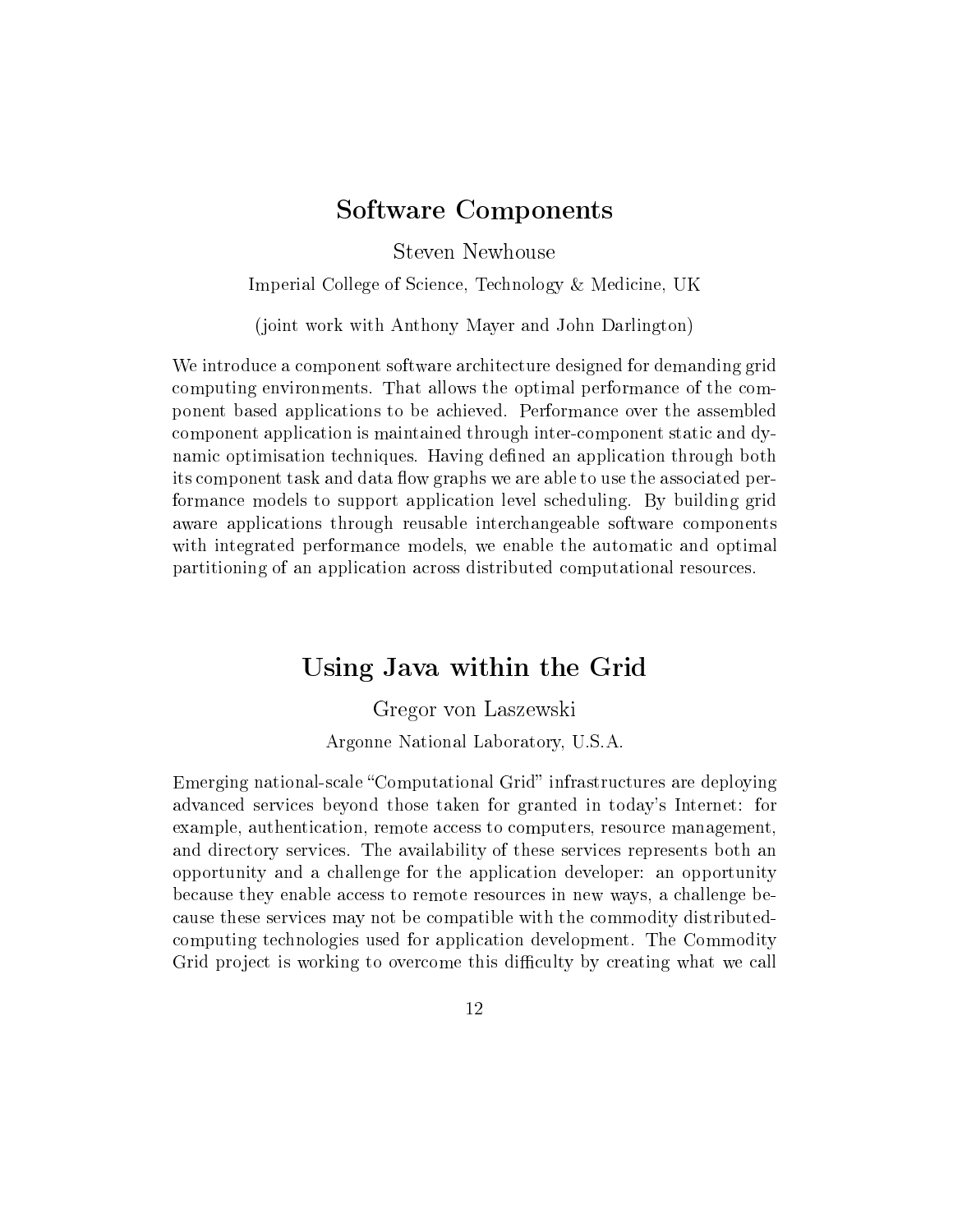Commodity Grid Toolkits (CoG Kits) that dene mappings and interfaces between Grid and particular commodity frameworks. In this paper, we explain why CoG Kits are important, describe the design and implementation of a Java CoG Kit, and use examples to illustrate how CoG Kits can enable new approaches to application development based on the integrated use of commodity and Grid technologies.

More information is available at http://www.globus.org/cog.

## Actors and High-Performance Java

Gul Agha

#### The University of Illinois at Urbana-Champaign, U.S.A.

The goal of a high-level programming language is to provide an easy to understand and correct representation which can be nevertheless executed efficiently. In other words, the level at which programs are written should be as close as is feasible to a mental model for the computation. Actors provide a natural model for concurrent activity extending objects to encapsulate threads and support mobility. Compilers and run-time systems developed for actors show that it is possible to obtain the same performance using highlevel actor based languages as it is with the fastest lower-level langaguages such as Split-C. By contrast, Java is a difficult language to program parallel and distributed systems. Threads can interfere with each other, and excessive synchronization can cause deadlocks. Moreover, migration is excessively expensive as is communication (serialization and synchronous communication). We have also studied supporting actors in Java and experimented with an actor-based dialect of Java. Our conclusion is that actors can simplify programming while improving execution efficiency.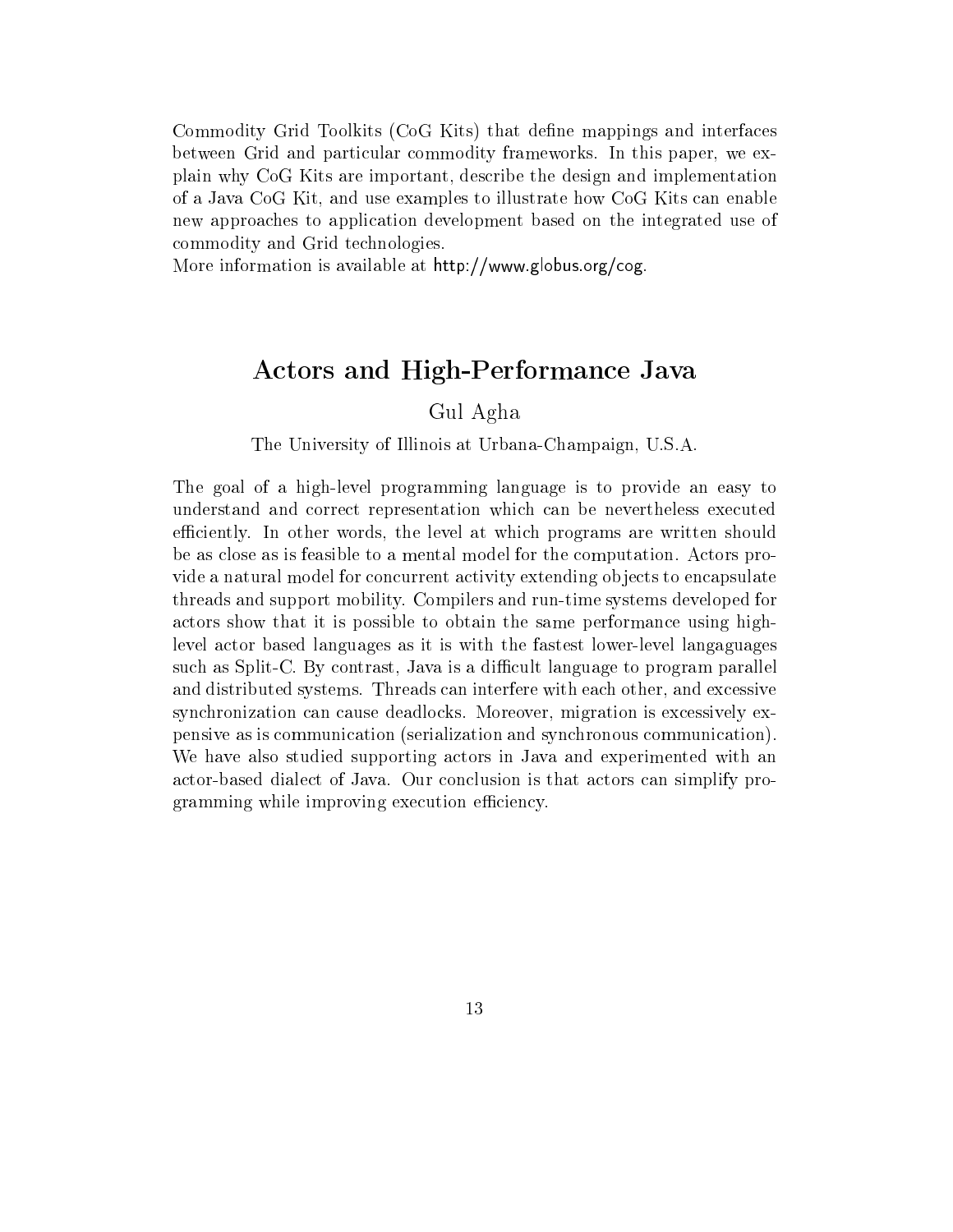### Synchronous Java Event Spaces

Alexander Knapp

Ludwig-Maximilians-Universität München, Germany

The Java Language Specification defines an asynchronous interaction between the main memory and the threads' working memories by pairings of read and write actions on behalf of the main memory and load and store actions on behalf of the threads. We demonstrate that this asynchronous behaviour indeed is observable. However, for the special class of properly synchronised Java programs, limiting access to shared variables to synchronised regions, we prove that the Java memory model may be simplied by identifying read-load and store-write pairs. The proof is based on a straightforward formalisation of the Java memory model as partial orders, called event spaces.

### Reference Analysis in Java

Paul A. Feautrier

Université de Versailles, France

Java inefficiency is the price we pay for Java safety and portability. One way of recovering performance without sacrificing safety is hoisting as much as possible the run-time checks to compile time. This can be done only if we have a way of precisely analysing the relation between references and objects (the "points-to" relation). I propose such an analysis method, in which "reference equations" are solved by a process akin to Gaussian elimination. At present, the solution process is incomplete and applies only to static control programs, but extensions are contemplated. Applications include removing array bounds checks, flattening arrays, helping the garbage detector and computing dependencies.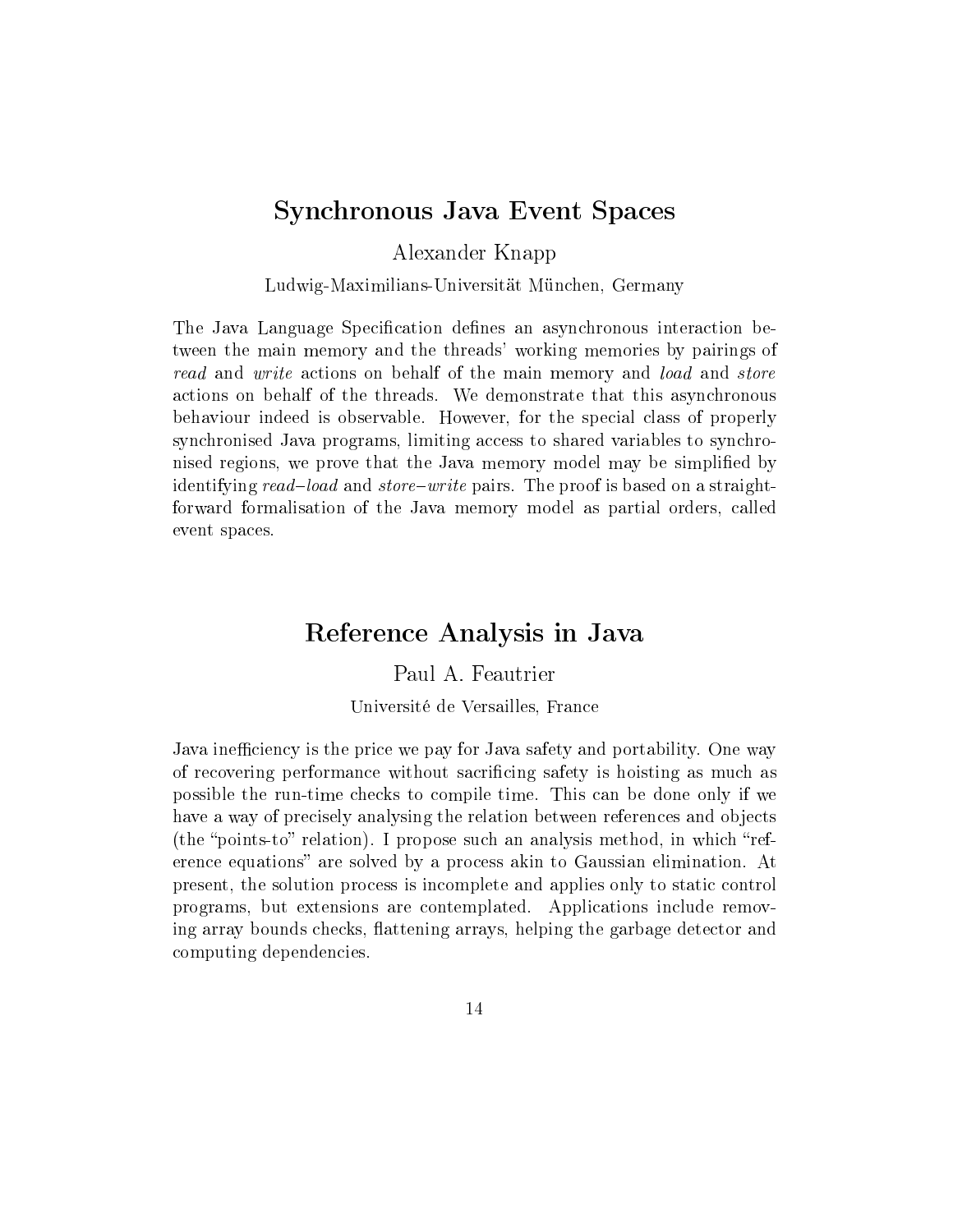### Shape Analysis

Reinhard Wilhelm

University of Saarland, Germany

(joint work with Mooly Sagiv and Thomas Reps)

A shape-analysis algorithm statically analyzes a program to determine information about the heap-allocated data structures that the program manipulates. The results can be used to understand and verify programs. They also contain information valuable for debugging, compile-time garbage collection, instruction scheduling, and parallelization.

Our approach is parametric, i.e., it can be tailored to a particular application by defining the means of observation through which to look at the contents of the heap.

### Making Java Unexceptionally Fast

Christian Probst

University of Saarland, Germany

Static analysis for imperative languages is a topic quite well understood. Having tools like the program analyzer generator PAG at hand allows the compiler write to concentrate on specifying his analysis instead of on implementing all kind of administrative stuff. The generated analyzers then can easily be integrated into existing compilers and optimizers.

Those analysers work on the static interprocedural control flow graph that must be constructed before starting the analysis. While this construction is easily done for imperative languages things get more complicated for object oriented ones. Here one may not know at compile time for a variable to which class' objects it may point to at run time. As this classes are used to determine possible targets for method calls this also hinders construction of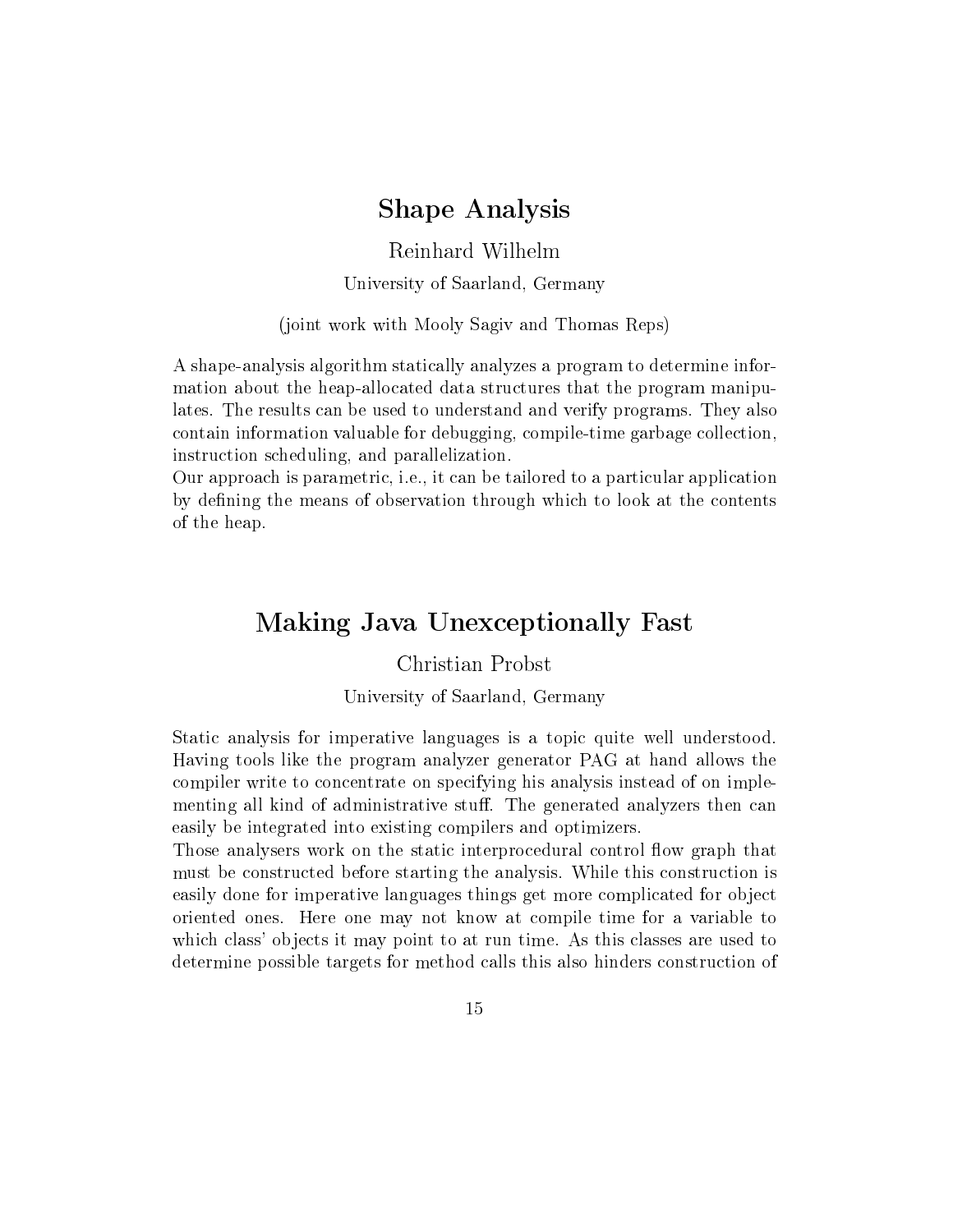a precise control flow graph, introducing superfluous call edges and thereby sources for data dependencies.

We present a mixture of flow-insensitive and flow-sensitive approaches, where the first ones are used to construct a conservative approximation of the control flow graph. The second ones work on this graph in order to refine it by narrowing the set of classes that a variable may point to.

Those analysers work on the static interprocedural control flow graph that must be constructed before starting the analysis. While this construction is easily done for imperative languages things get more complicated for object oriented ones. Here one may not know at compile time for a variable to which class' objects it may point to at run time. As this classes are used to determine possible targets for method calls this also hinders construction of a precise control flow graph, introducing superfluous call edges and thereby sources for data dependencies.

We present a mixture of flow-insensitive and flow-sensitive approaches, where the first ones are used to construct a conservative approximation of the control flow graph. The second ones work on this graph in order to refine it by narrowing the set of classes that a variable may point to.

In addition, we have developed an analysis allowing to identify superfluous checks for null pointers and classes not yet initialized. These work by keeping track of objects already checked (classes already initialized) by partially evaluating if-statements. First benchmarks counting the static number of removed checks look rather promising.

## Ob ject Inlining

#### Peeter Laud

#### University of Saarland, Germany

The semantics of objects in Java requires in general, that each object is represented as a pointer to the area in the heap, which contains the actual data of the object. This will result in fragmentation of the heap, thereby causing extra effort in dereferencing the pointers, making heap management (garbage collection) more time-consuming and also having negative effect on the locality of the data, which may result in decreased cache performance.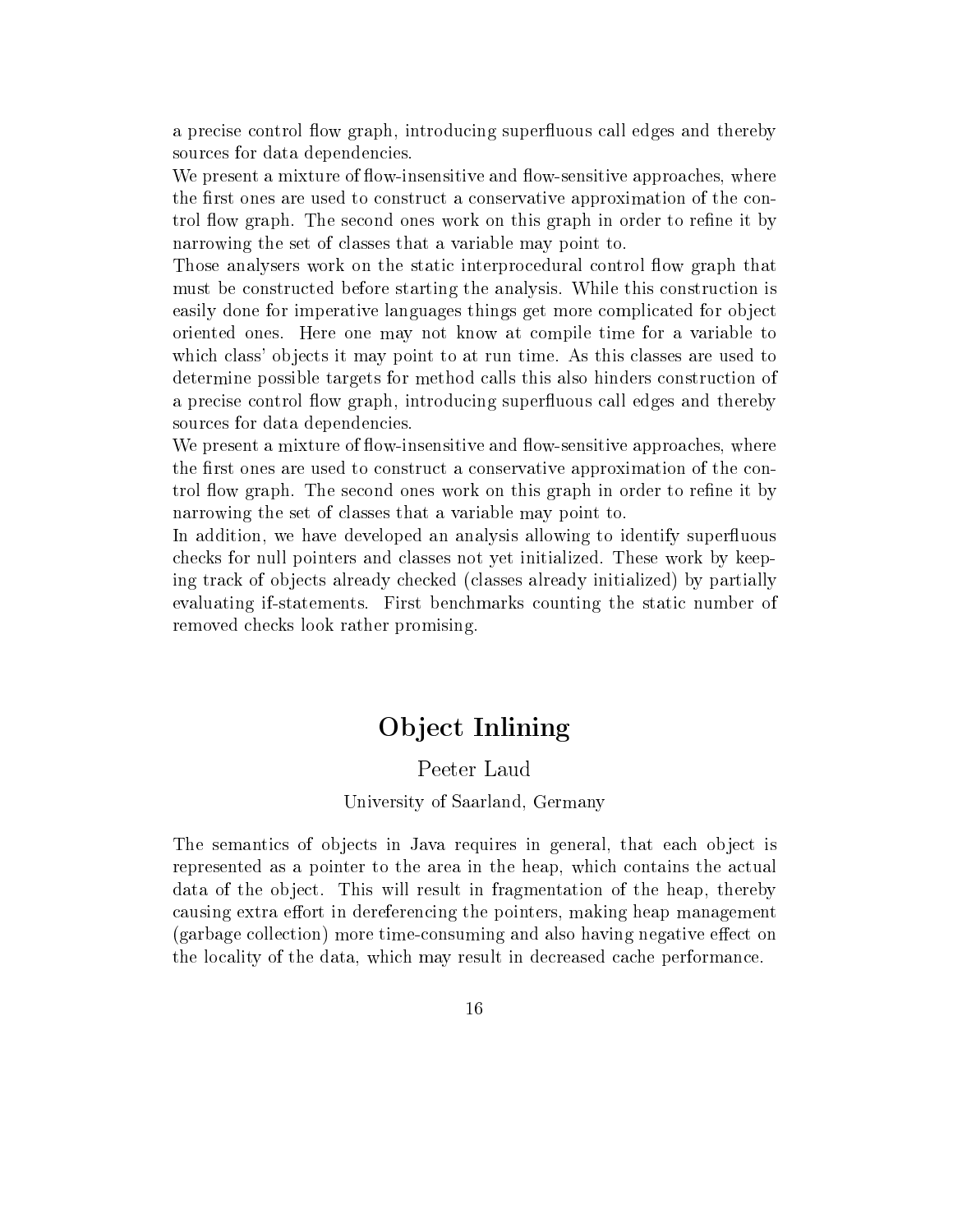In contrast to that, in  $C++$  (and also in other languages) one also has the possibility to declare the fields of classes to be "aggregated", i.e., their content is kept together with the object, instead of being made to follow a pointer to get it. Ob ject inlining means changing the layout of ob jects by aggregating subobjects into their containers. Of course, one has to be careful not to change the semantics of the program that way.

In our talk, we describe an analysis of Java, which conservatively estimates, which fields of which objects may be aggregated. Our analysis is based on estimating the sharing patterns, but we try to avoid doing a full-blown alias analysis, and instead try to detect only patterns having relevance to deciding, whether inlining is allowed.

## Compilation Techniques for Explicitly Parallel Programs

#### Jaejin Lee

Michigan State University, U.S.A.

A problem faced by compilers of explicitly parallel languages, such as Java, OpenMP, and Pthreads, the solution of which is the focus of this talk, is that data races and synchronization make it impossible to apply classical optimization and analysis techniques directly to shared memory parallel programs because the classical methods do not account for updates to variables in threads other than the one being analyzed.

Many current multiprocessor architectures follow relaxed memory consistency models. However, this makes programming and porting more difficult. Moreover, sequential consistency, which is not a relaxed consistency model, is what most programmers assume when they program shared memory multiprocessors, even if they do not know exactly what sequential consistency is.

In this talk, we present analysis and optimization techniques for an optimizing compiler for shared memory explicitly parallel programs. The compiler presents programmers with a sequentially consistent view of the underlying machine irrespective of whether it follows a sequentially consistent model or a relaxed model. Furthermore, the compiler allows optimization techniques to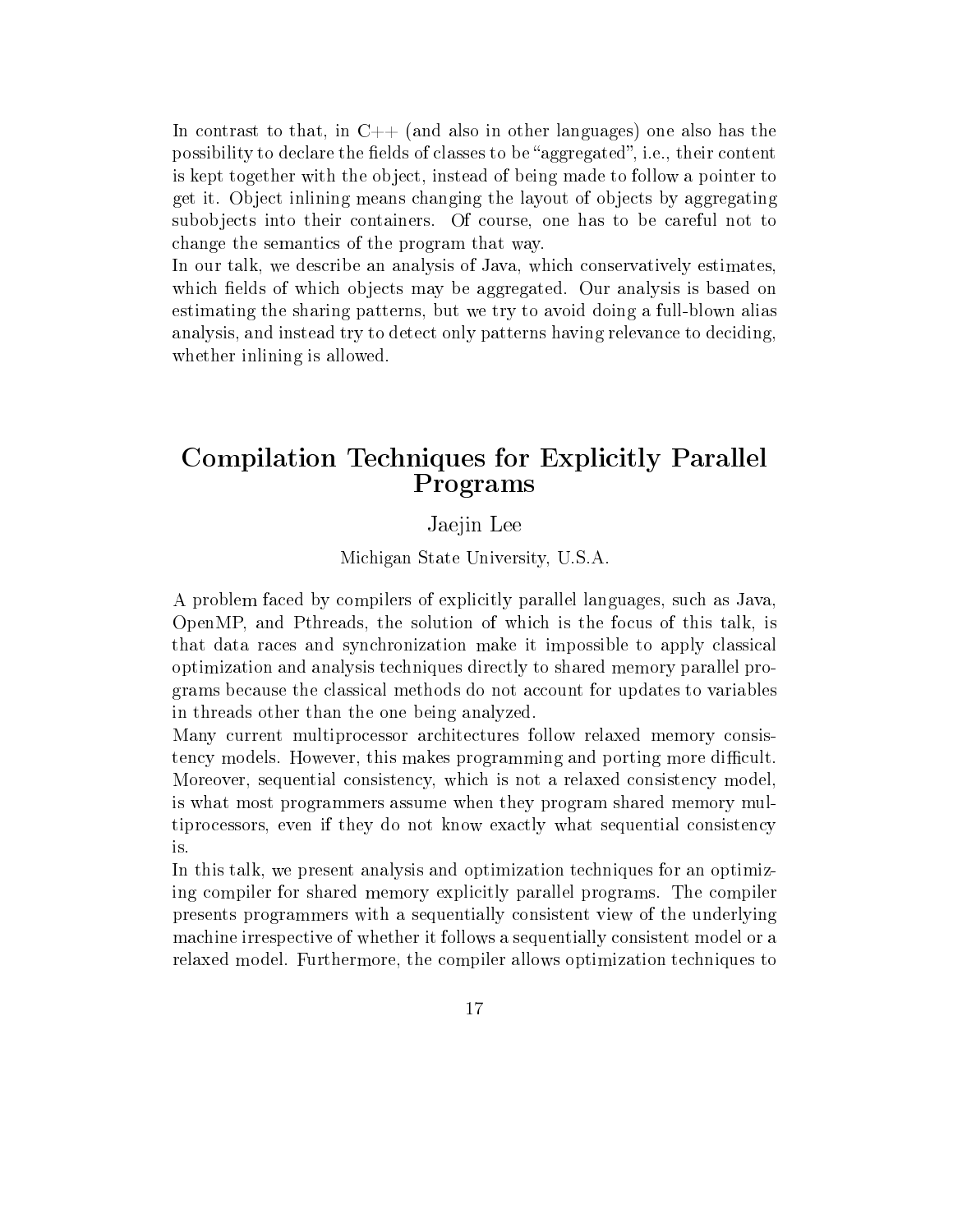be applied correctly to parallel programs that conventional compilers cannot handle.

To hide the underlying relaxed memory consistency model (including the Java memory model) and to guarantee sequential consistency, our algorithm inserts fence instructions. We reduce the number of fence instructions by exploiting the ordering constraints of the underlying memory consistency model and the property of the fence instruction. To do so, we introduce a new concept called dominance with respect to a node in a control flow graph. We also show that reducing the number of fences by minimizing the number of nodes is NP-hard.

We introduce two intermediate representations: the concurrent control flow graph, and the concurrent static single assignment form. Based on these representations, we develop an analysis technique, called concurrent global value numbering, by extending classical value partitioning and global value numbering. We also extend commonly used classical compiler optimization techniques to parallel programs using those intermediate representations. By doing this, we guarantee the correctness (sequential consistency) of the optimized program and maintain single processor performance in a multiprocessor environment. We also describe a parallel loop overhead reduction technique.

### Java Compilation for Embedded Systems: **Current and Next Generation**

#### Christian Fabré

Silicomp Research Institute, U.S.A.

The Silicomp Research Institute is developing Java solutions for the embedded world. One of our belief is that, due to the scarce CPU and RAM resources available in embedded systems, there is no room for a compiler within the VM. Therefore, compilation must be done outside the JVM.

We have developed two such bytecodes to native compilers dedicated to the embedded world, and which can be used with off-the-shelf VMs.

Turbo is precompiling a whole application, with the intent of burning the resulting native code into the embedded device's ROM. Besides traditional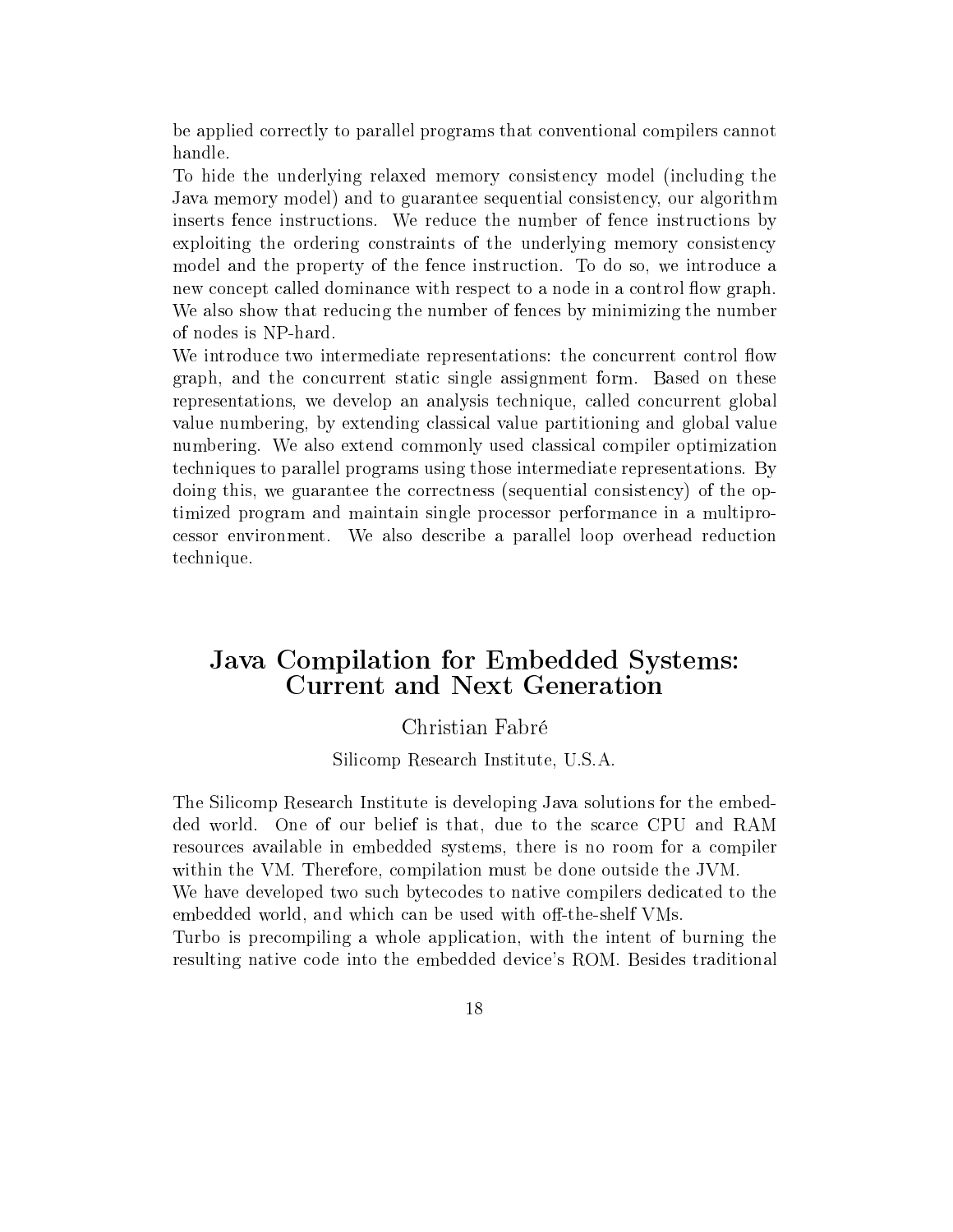intra-method optimisations, Turbo can make a number of global optimisations due to its knowledge of the structure of the whole application.

Fa jita can compile method per method and aims at low lattency compilation amd easy retargetability. It can be used in two scenarios: on-demandcompilation, where a small (approx.  $10K$ ) profiler sitting within the VM can ask a remote server for the compilation of a "hot" method; and compile-onthe-way, where the compiler is used within a class proxy and the native code is propagated within an extension of the class file format. Both scenarios preserve the full Java dynamicity.

In this presentation, we present the details of Turbo and Fajita, as well as our view of where the embedded world is going in terms of solutions and technologies for Java performance.

### The Spar/Java Programming Language

#### Henk J. Sips

Delft University of Technology, The Netherlands

#### (joint work with & C. van Reeuwijk)

In recent years, embedded systems with multiple processors have become increasingly important. These systems often consist of a general-purpose processor and one, or even several, digital signal processors (DSPs). For portability, flexibility, and robustness it is often useful to regard such a cluster as a single, parallel system. Since such a system contains several types of processors, it is said to be heterogeneous. In its simplest form, parallelization of applications can be done using an explicit parallel programming interface, such as provided by libraries like MPI, or Java threads. Unfortunately, programming using this model requires a detailed understanding of the complex interplay between program and machine, which is extremely laborious and error-prone. Moreover, this approach is often not portable. Instead, in the Spar/Java language, we follow a more implicit approach, where parallelism is generated by the compiler, supported by user annotations to the program. We have designed the  $\text{Spar}/\text{Java}$  [something funny here...] supports Java, augmented with the each and foreach constructs for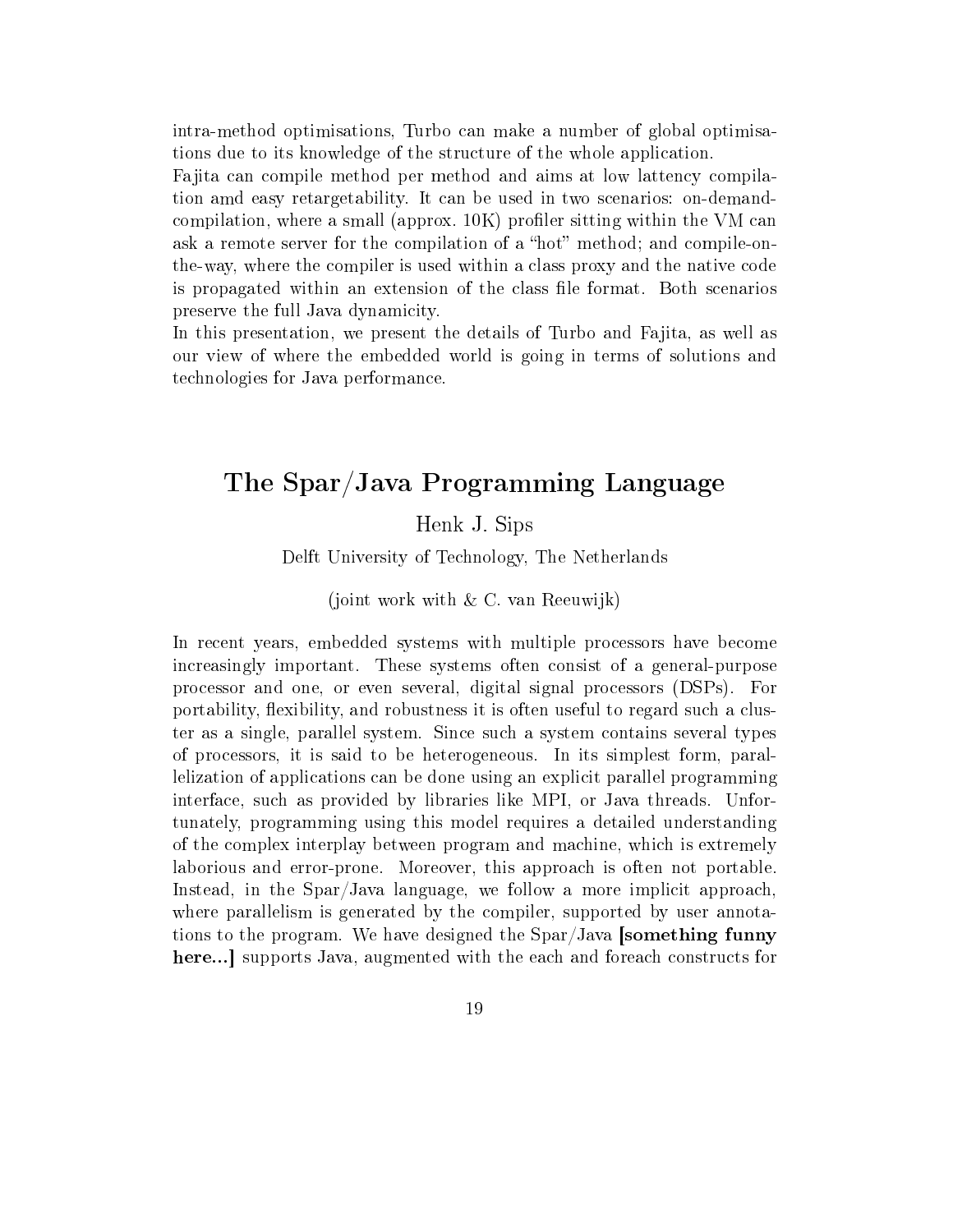semi-implicit parallelization. The each and foreach expose opportunities for parallelization to the compiler, but the details of the parallelization are left to the compiler. This allows for more robust and portable parallelization. The each and foreach statements, together with with language extensions for multi- dimensional arrays and support for more specialized arrays, form the `Spar' language extensions. Spar/Java includes an annotation language that allows the description of explicit or partially explicit placement of data and tasks on processors in a homogeneous or heterogeneous parallel system. In Spar/Java, all placements are static at run time; no object migration between processors is done. The annotations do not alter the semantics of the program, they just serve as hints for the scheduler in the compiler. The annotations allow the placement of both tasks and data to be specified in a uniform manner.

### Java-Based Parallel Computing on the Internet

#### Peter Cappello

University of California at Santa Barbara, U.S.A.

Javelin is a Java-based system for parallel computation on the Internet. We present Javelin 2.0, focusing on enhancements that facilitate aggregating larger sets of host processors, a branch-and-bound computational model and its supporting architecture, a scalable task scheduler using distributed work stealing, an eager scheduler implementing fault tolerance, and the results of performance experiments. Javelin 2.0 frees application developers from concerns about interprocess or communication and fault tolerance among Internetworked hosts. When all or part of their application can be cast as a piecework or a branch-and-bound computation, Javelin 2.0 allows developers to focus on the underlying application, separating logic for communication and fault tolerance from application logic.

Future work, based on Jini and Javaspaces technology, is discussed briefly.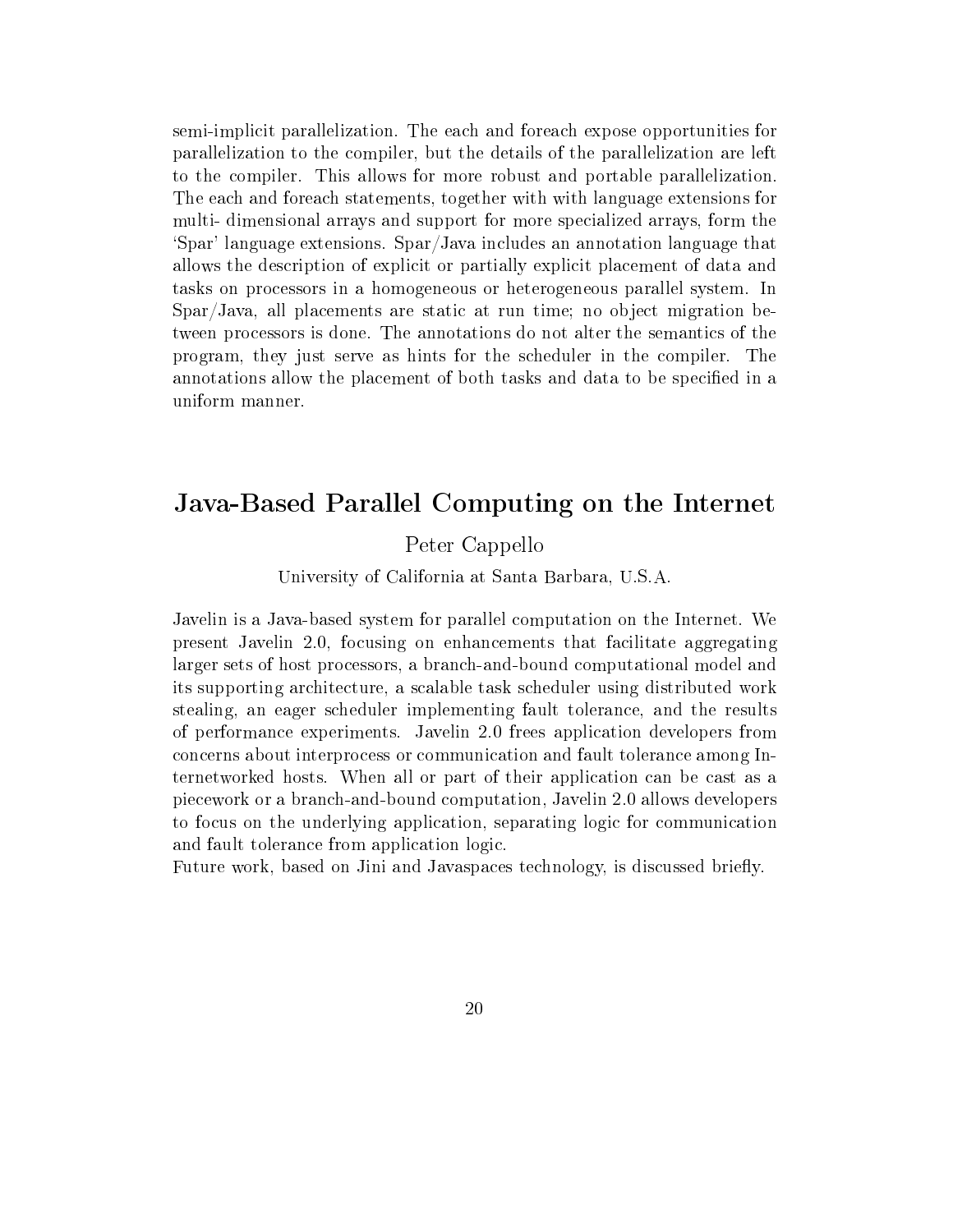### OpenMP and Java

Barbara M. Chapman University of Houston, U.S.A.

Java provides threads for share memory parallel programming. However, they are defined in a manner that facilitates the coordination of a number of different tasks, and do not offer the functionality used to develop parallel scientific applications. Although it is possible to write data parallel code for shared memory systems using Java threads, the resulting code will be very low-level and may differ significantly from the original sequential code. OpenMP is a recent de facto standard for shared memory parallel programming that has bindings for Fortran, C, and  $C_{++}$ . It provides a traditional APT for scientific and technical compiling; but relying largely on directions, the base language does not need to be extended. We introduce the OpneMP features, and discuss OpenMP language issues, its application and limitations. OpenMP was quickly adopted by the user community, and it is proposed that a Java binding be made available, so that Java users may also take advantage of this higher-level programming interface.

### Tool Requirements for High-Performance Java

Cherri M. Pancake

Oregon State University, U.S.A.

A variety of tools are available to assist in the development of high- performance Java (HPJ) applications. They are primarily directed at three aspects of development: creating and launching parallel or distributed programs, debugging HPJ, and tuning HPJ performance. This presentation gives a brief survey of HPJ tools, showing how they have evolved from two sources, serial Java IDEs and parallel tools for other languages. Comparisons with the requirements of typical HPJ users demonstrate that today's tools are lacking many basic capabilities that are critical for developing effective programs. It is unlikely that signicant numbers of new users will be attracted to HPJ until those gaps can be addressed.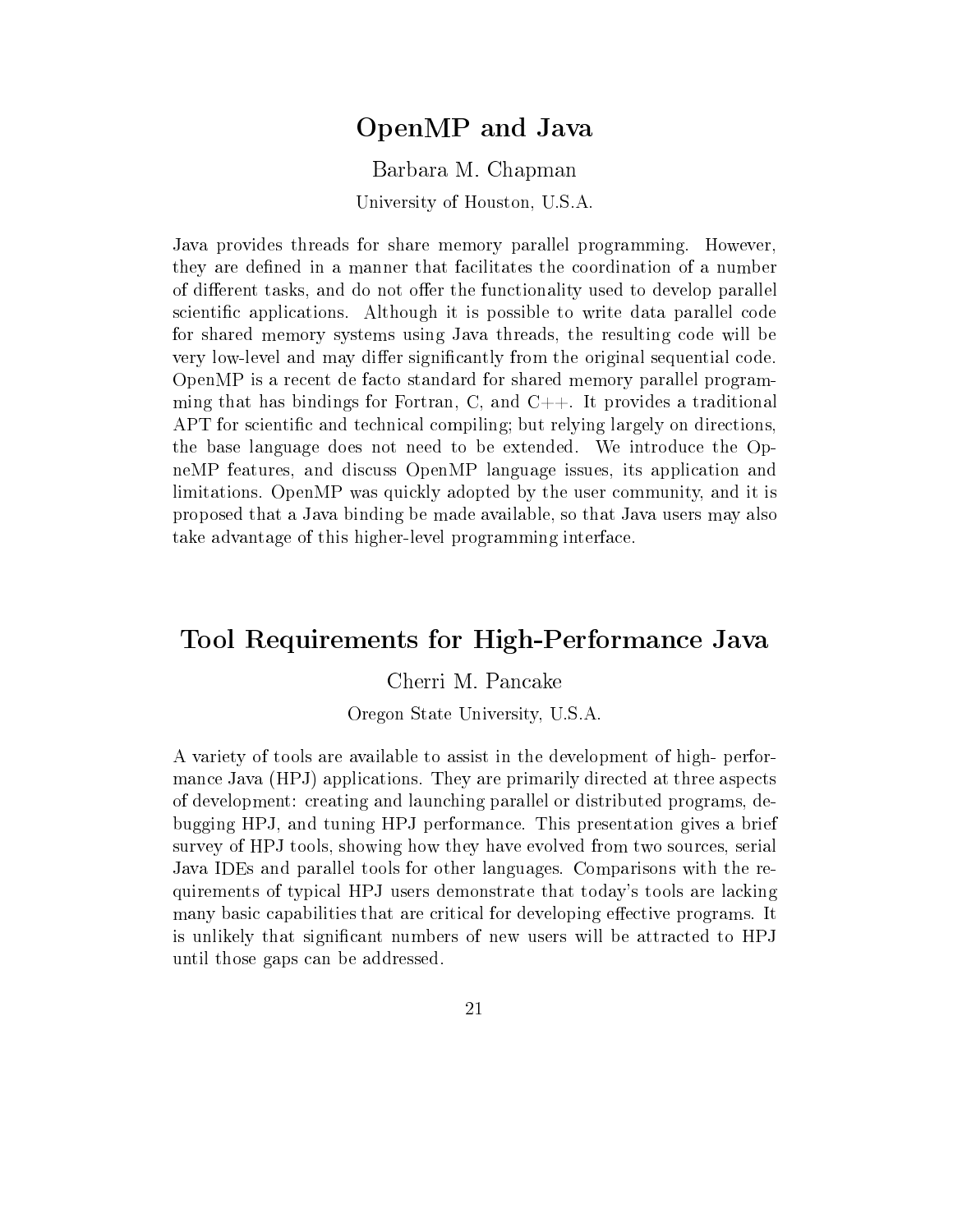### Portability of Parallel and Distributed Applications

#### Ami Marowka

The Hebrew University of Jerusalem, Israel

Portability has become an important consideration in parallel application design.

The word portable, or portability, has been widely and often used in the parallel processing community. However, there is no adequate, commonly accepted definition of portability evaluation available. Portability evaluation of parallel application is difficult to quantify, evaluate, and compare. In this talk, I will introduce a framework called Scalable Portability Evaluation Methodology (SPEM) for analyzing the parallel portability.

The novelty of SPEM methodology is in its ability to compare, evaluate and analyze the parallel portability over different applications and architecture. Portable speedup and efficiency metrics are defined and function as the basis for the definition of a new parallel portability metric called Portability Degree (PD). Based on the new metric the Scalable Portability (SP) approach to analyze portability of a parallel system is formally defined.

The empirical nature of the problem calls for experimental comparisons across parallel machines. Then an abstraction of a parallel system from the viewpoint of a single process called Parallel Processes System (PPS) is defined. The PPS abstraction serves as a base model for the development of a proof-of-concept prototype of a scalable and portable parallel system called Scalable-PVM (S-PVM).

The effectiveness of the Portability Degree metric was tested using two sets of experimental studies. The first set, consisting of two scientific applications that were developed by S-PVM prototype, was tested on three different homogeneous parallel machines architecture. The second set, consisting of five kernels from the NAS Parallel Benchmark (NPB) suit, was studied in a heterogeneous environment of supercomputers.

Scalable portability analysis using SPEM methodology was applied to the tested applications. The experimental results show that the newly defined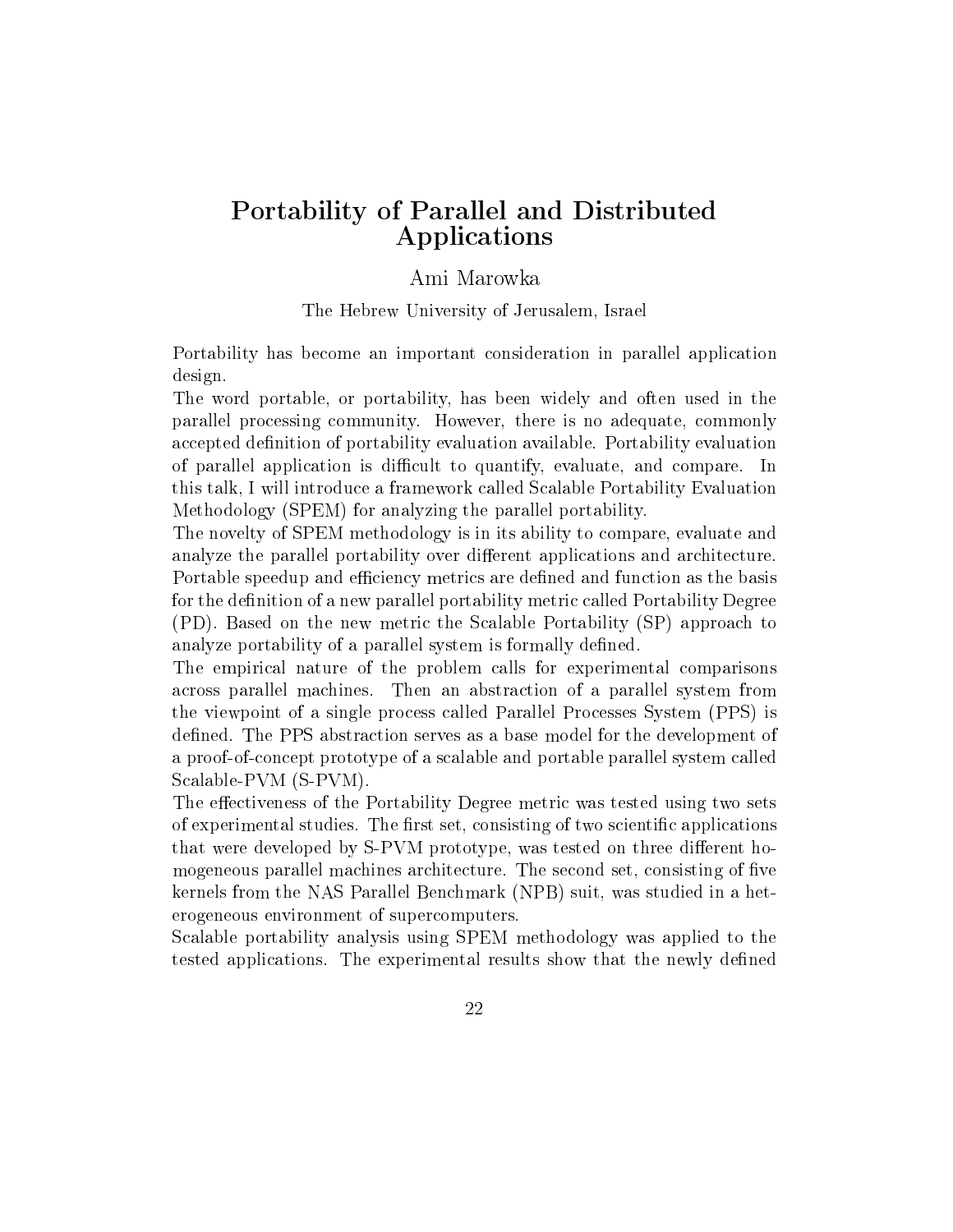Portability Degree metric provides a unique quantitative measurement to describe the scalable portability of a parallel application-environment combination as sizes are varied which cannot be provided by any other scalability metric.